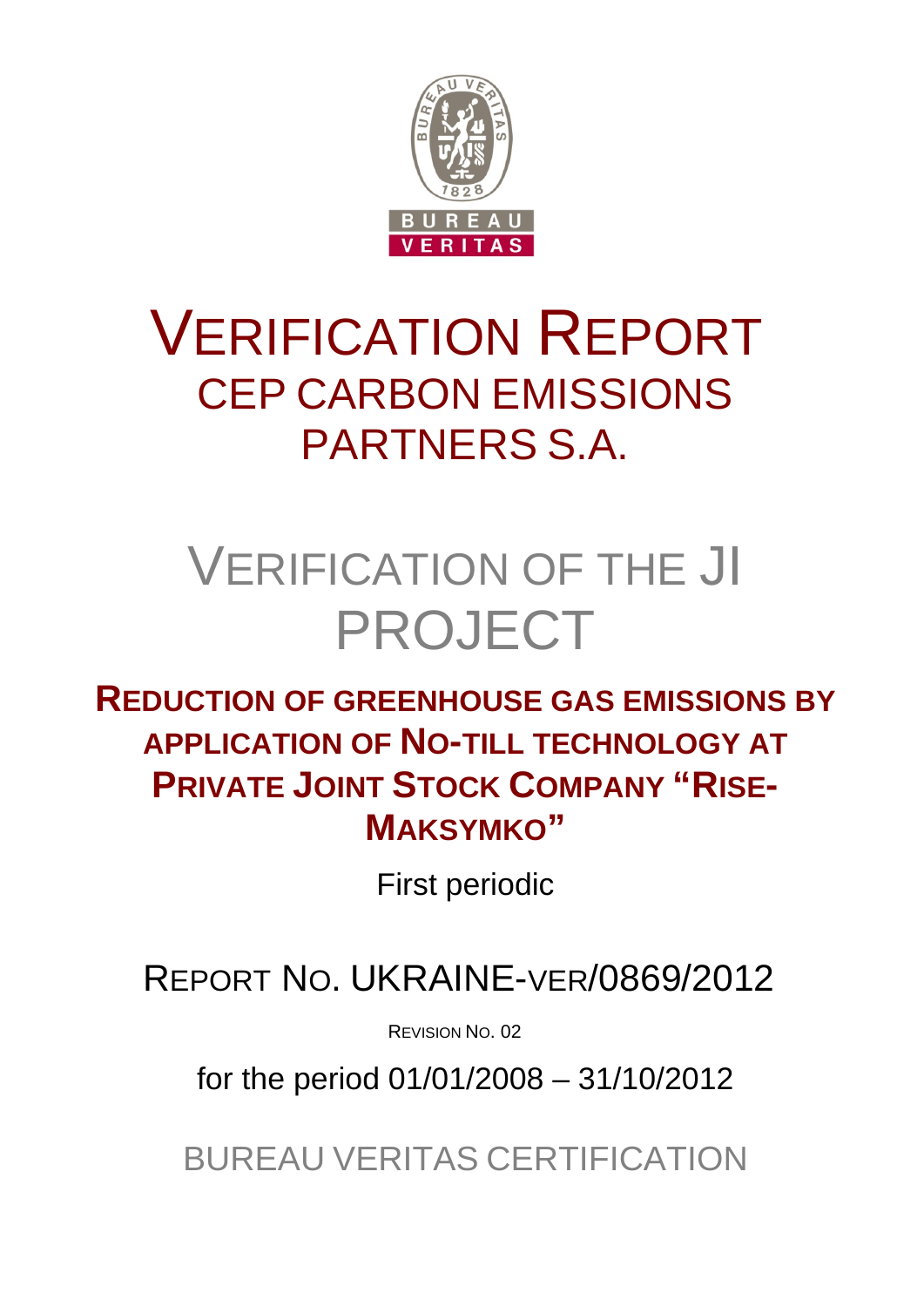

| Date of first issue:<br>19/12/2012                                                                                                                | Organizational unit:<br><b>Bureau Veritas Certification</b>                                                                                                                                                                                                                                                                                                                                                                                                                                                                                                                                                                                                                                                                                                                                     |
|---------------------------------------------------------------------------------------------------------------------------------------------------|-------------------------------------------------------------------------------------------------------------------------------------------------------------------------------------------------------------------------------------------------------------------------------------------------------------------------------------------------------------------------------------------------------------------------------------------------------------------------------------------------------------------------------------------------------------------------------------------------------------------------------------------------------------------------------------------------------------------------------------------------------------------------------------------------|
| Client:                                                                                                                                           | <b>Holding SAS</b><br>Client ref.:                                                                                                                                                                                                                                                                                                                                                                                                                                                                                                                                                                                                                                                                                                                                                              |
| <b>CEP CARBON EMISSIONS</b>                                                                                                                       | Fabian Knodel                                                                                                                                                                                                                                                                                                                                                                                                                                                                                                                                                                                                                                                                                                                                                                                   |
| PARTNERS S.A.                                                                                                                                     |                                                                                                                                                                                                                                                                                                                                                                                                                                                                                                                                                                                                                                                                                                                                                                                                 |
| Summary:<br>decisions by the JI Supervisory Committee, as well as the host country criteria.                                                      | Bureau Veritas Certification has made the first periodic verification for the period from January 1, 2008 to<br>October 31, 2012 of the "Reduction of greenhouse gas emissions by application of No-till technology at Private<br>Joint Stock Company "Rise-Maksymko" project of CEP CARBON EMISSIONS PARTNERS S.A., located in<br>Zaporizhzhia, Poltava, Sumy, Rivne, Ternopil, Kirovohrad, Cherkasy, Zhytomyr, Khmelnytskyi and Vinnytsia<br>regions, Ukraine, and applying JI specific approach, on the basis of UNFCCC criteria for the JI, as well as<br>criteria given to provide for consistent project operations, monitoring and reporting. UNFCCC criteria (but for<br>the crediting period) refer to Article 6 of the Kyoto Protocol, the JI rules and modalities and the subsequent |
|                                                                                                                                                   | The verification scope is defined as a periodic independent review and ex post determination by the Accredited<br>Entity of the monitored reductions in GHG emissions during defined verification period, and consisted of the<br>following three phases: i) desk review of the monitoring report against project design and the baseline and<br>monitoring plan; ii) follow-up interviews with project stakeholders; iii) resolution of outstanding issues and the<br>issuance of the final verification report and opinion. The overall verification, from Contract Review to<br>Verification Report & Opinion, was conducted using Bureau Veritas Certification internal procedures.                                                                                                         |
| Actions Requests (CR, CAR and FAR), presented in Appendix A.                                                                                      | The first output of the verification process is a list of Clarification, Corrective Actions Requests, Forward                                                                                                                                                                                                                                                                                                                                                                                                                                                                                                                                                                                                                                                                                   |
|                                                                                                                                                   | In summary, Bureau Veritas Certification confirms that the project is implemented as planned and described in<br>approved project design documents. Installed equipment that is essential for generating emission reduction<br>runs reliably and is calibrated appropriately. The monitoring system is in place and the project is generating<br>GHG emission reductions. The GHG emission reduction is calculated without material errors and the ERUs<br>issued totalize 10 596 379 tonnes of CO2 equivalent for the monitoring period from 01/01/2008 to 31/10/2012.                                                                                                                                                                                                                         |
|                                                                                                                                                   | Our opinion relates to the project's GHG emissions and resulting GHG emission reductions reported and                                                                                                                                                                                                                                                                                                                                                                                                                                                                                                                                                                                                                                                                                           |
| Report No.:<br>Subject Group:                                                                                                                     |                                                                                                                                                                                                                                                                                                                                                                                                                                                                                                                                                                                                                                                                                                                                                                                                 |
| UKRAINE-ver/0869/2012<br>JI                                                                                                                       |                                                                                                                                                                                                                                                                                                                                                                                                                                                                                                                                                                                                                                                                                                                                                                                                 |
|                                                                                                                                                   |                                                                                                                                                                                                                                                                                                                                                                                                                                                                                                                                                                                                                                                                                                                                                                                                 |
| Project title:<br>Reduction of greenhouse gas emissions by<br>application of No-till technology at Private<br>Joint Stock Company "Rise-Maksymko" |                                                                                                                                                                                                                                                                                                                                                                                                                                                                                                                                                                                                                                                                                                                                                                                                 |
| Work carried out by:<br>Oleg Skoblyk - Team Leader, Climate Change Lead<br>Verifier                                                               |                                                                                                                                                                                                                                                                                                                                                                                                                                                                                                                                                                                                                                                                                                                                                                                                 |
| Volodymyr Kulish - Team Member, Climate Change<br>Verifier                                                                                        |                                                                                                                                                                                                                                                                                                                                                                                                                                                                                                                                                                                                                                                                                                                                                                                                 |
| Work reviewed by:                                                                                                                                 |                                                                                                                                                                                                                                                                                                                                                                                                                                                                                                                                                                                                                                                                                                                                                                                                 |
| Ivan Sokolov - Internal TechnicaeRevieweras Certification                                                                                         | No distribution without permission from the<br>lding SAS<br>Client or responsible organizational unit                                                                                                                                                                                                                                                                                                                                                                                                                                                                                                                                                                                                                                                                                           |
| Work approved by:                                                                                                                                 |                                                                                                                                                                                                                                                                                                                                                                                                                                                                                                                                                                                                                                                                                                                                                                                                 |
| Ivan Sokolov - Operational Manager                                                                                                                | Limited distribution                                                                                                                                                                                                                                                                                                                                                                                                                                                                                                                                                                                                                                                                                                                                                                            |
| Date of this revision:<br>Rev. No.:                                                                                                               | Number of pages:                                                                                                                                                                                                                                                                                                                                                                                                                                                                                                                                                                                                                                                                                                                                                                                |
| 21/12/2012<br>02<br>26 <sup>2</sup>                                                                                                               | Unrestricted distribution                                                                                                                                                                                                                                                                                                                                                                                                                                                                                                                                                                                                                                                                                                                                                                       |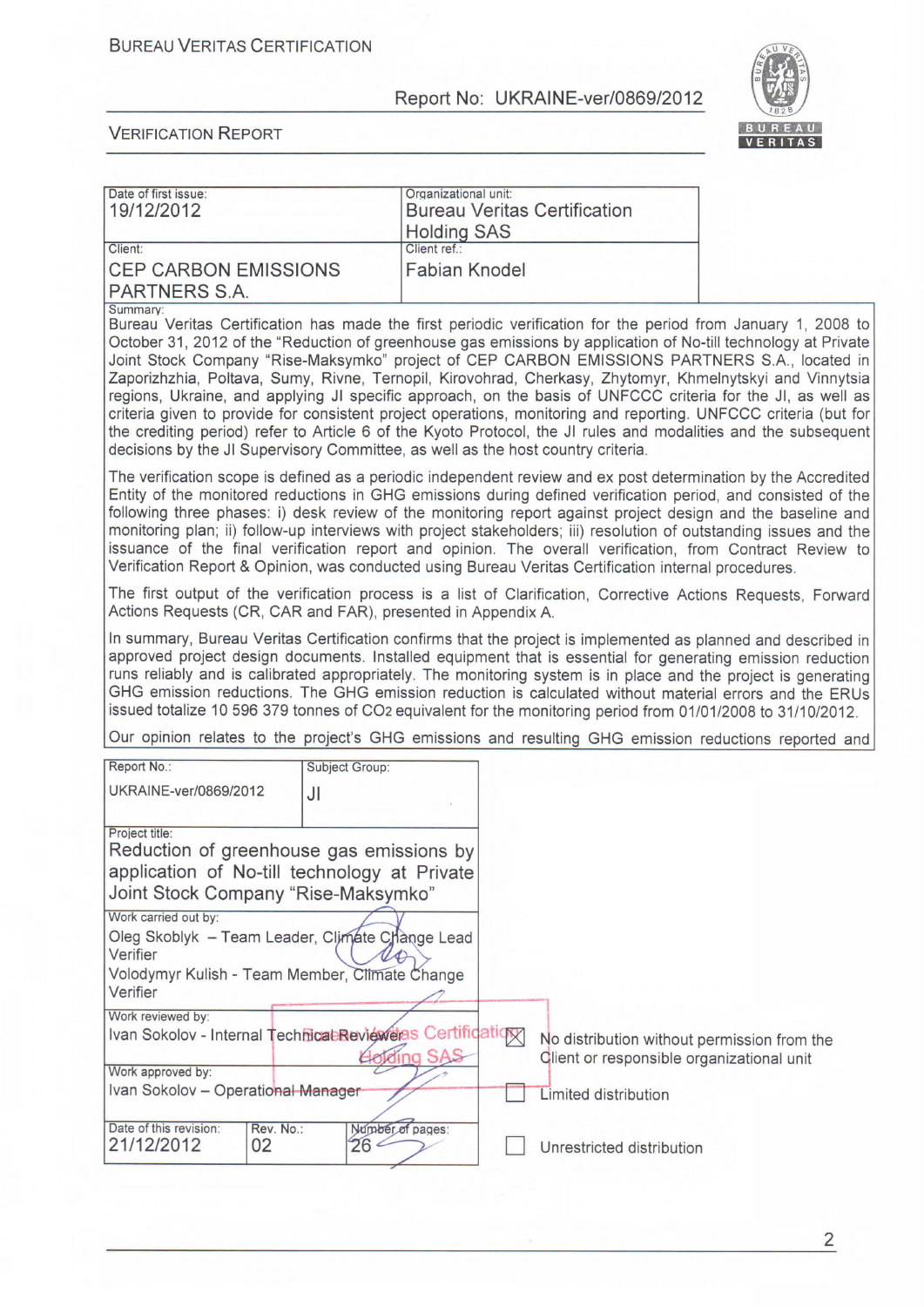

VERIFICATION REPORT

# *Table of Contents Page*

| $\mathbf{1}$<br>1.1 | Objective                                                                    | 4              |
|---------------------|------------------------------------------------------------------------------|----------------|
| 1.2                 | Scope                                                                        | $\overline{4}$ |
| 1.3                 | Verification team                                                            | $\overline{4}$ |
| $\overline{2}$      |                                                                              |                |
| 2.1                 | Review of documents                                                          | 5              |
| 2.2                 | Follow-up Interviews                                                         | 5              |
| 2.3                 | Resolution of Clarification, Corrective and Forward Action<br>Requests       | 6              |
| 3                   |                                                                              |                |
| 3.1                 | Remaining issues and FARs from previous verifications                        | $\overline{7}$ |
| 3.2                 | Project approval by Parties involved (90-91)                                 | $\overline{7}$ |
| 3.3                 | Project implementation (92-93)                                               | $\overline{7}$ |
| 3.4                 | Compliance of the monitoring plan with the monitoring<br>methodology (94-98) | 9              |
| 3.5                 | Revision of monitoring plan (99-100)                                         | 10             |
| 3.6                 | Data management (101)                                                        | 10             |
| 3.7                 | Verification regarding programmes of activities (102-110)                    | 11             |
| $\overline{4}$      |                                                                              |                |
| 5                   |                                                                              |                |
|                     | APPENDIX A: COMPANY PROJECT VERIFICATION PROTOCOL  17                        |                |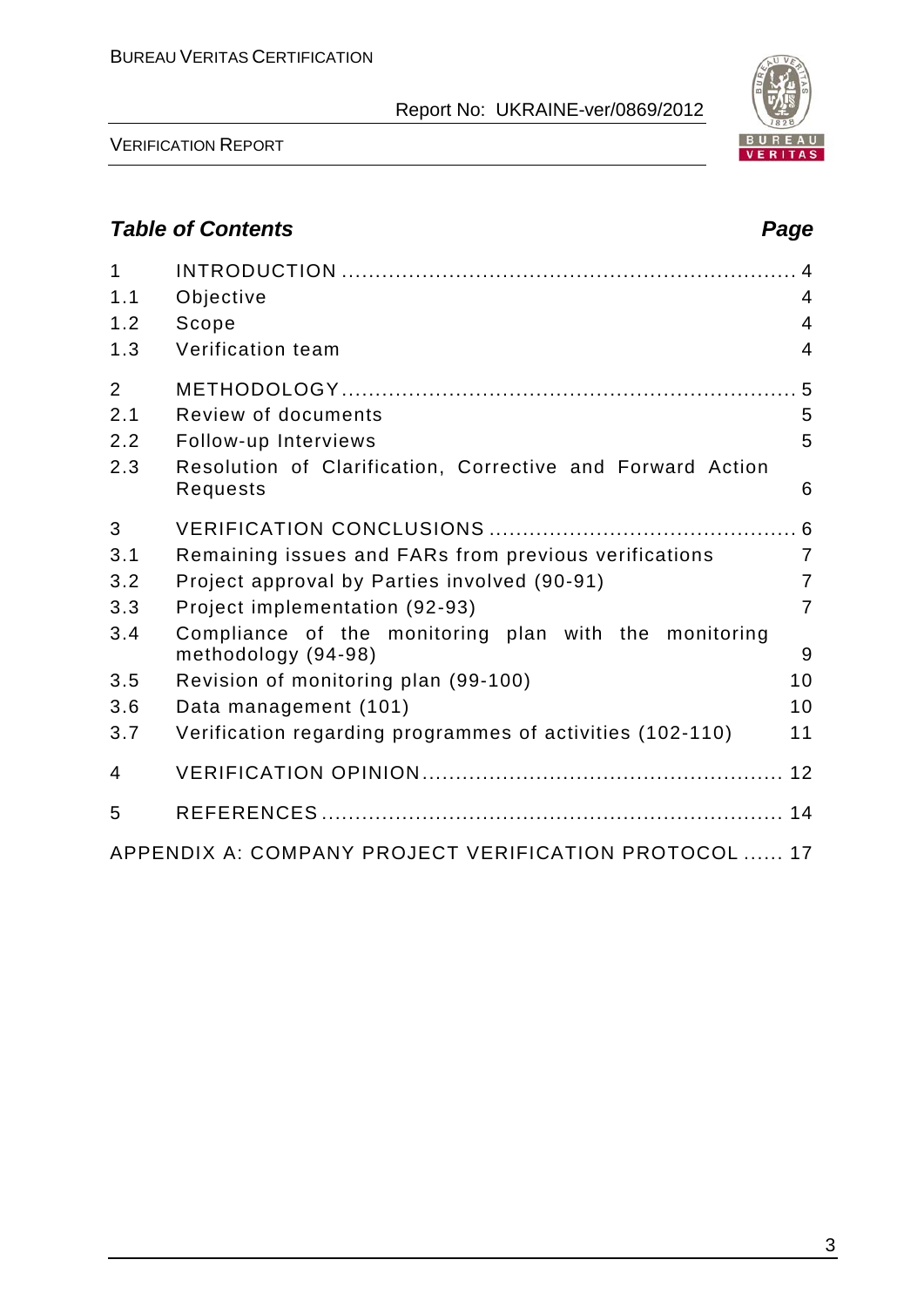

VERIFICATION REPORT

# **1 INTRODUCTION**

CEP CARBON EMISSIONS PARTNERS S.A. has commissioned Bureau Veritas Certification to verify the emissions reductions of its JI project "Reduction of greenhouse gas emissions by application of No-till technology at Private Joint Stock Company "Rise-Maksymko" (hereafter called "the project") located in Zaporizhzhia, Poltava, Sumy, Rivne, Ternopil, Kirovohrad, Cherkasy, Zhytomyr, Khmelnytskyi and Vinnytsia regions, Ukraine.

This report summarizes the findings of the verification of the project, performed on the basis of UNFCCC criteria, as well as criteria given to provide for consistent project operations, monitoring and reporting.

The verification covers the period from January 1, 2008 to October 31, 2012.

## **1.1 Objective**

Verification is the periodic independent review and ex post determination by the Accredited Independent Entity of the monitored reductions in GHG emissions during defined verification period.

The objective of verification can be divided in Initial Verification and Periodic Verification.

UNFCCC criteria refer to Article 6 of the Kyoto Protocol, the JI rules and modalities and the subsequent decisions by the JI Supervisory Committee, as well as the host country criteria.

# **1.2 Scope**

The verification scope is defined as an independent and objective review of the project design document, the project's baseline study, and monitoring plan, and monitoring report and other relevant documents. The information in these documents is reviewed against Kyoto Protocol requirements, UNFCCC rules and associated interpretations.

The verification is not meant to provide any consulting towards the Client. However, stated requests for clarifications, corrective and/or forward actions may provide input for improvement of the project monitoring towards reductions in the GHG emissions.

# **1.3 Verification Team**

The verification team consists of the following personnel:

Oleg Skoblyk

Bureau Veritas Certification, Team Leader, Climate Change Lead Verifier

Volodymyr Kulish

Bureau Veritas Certification, Team Member, Climate Change Verifier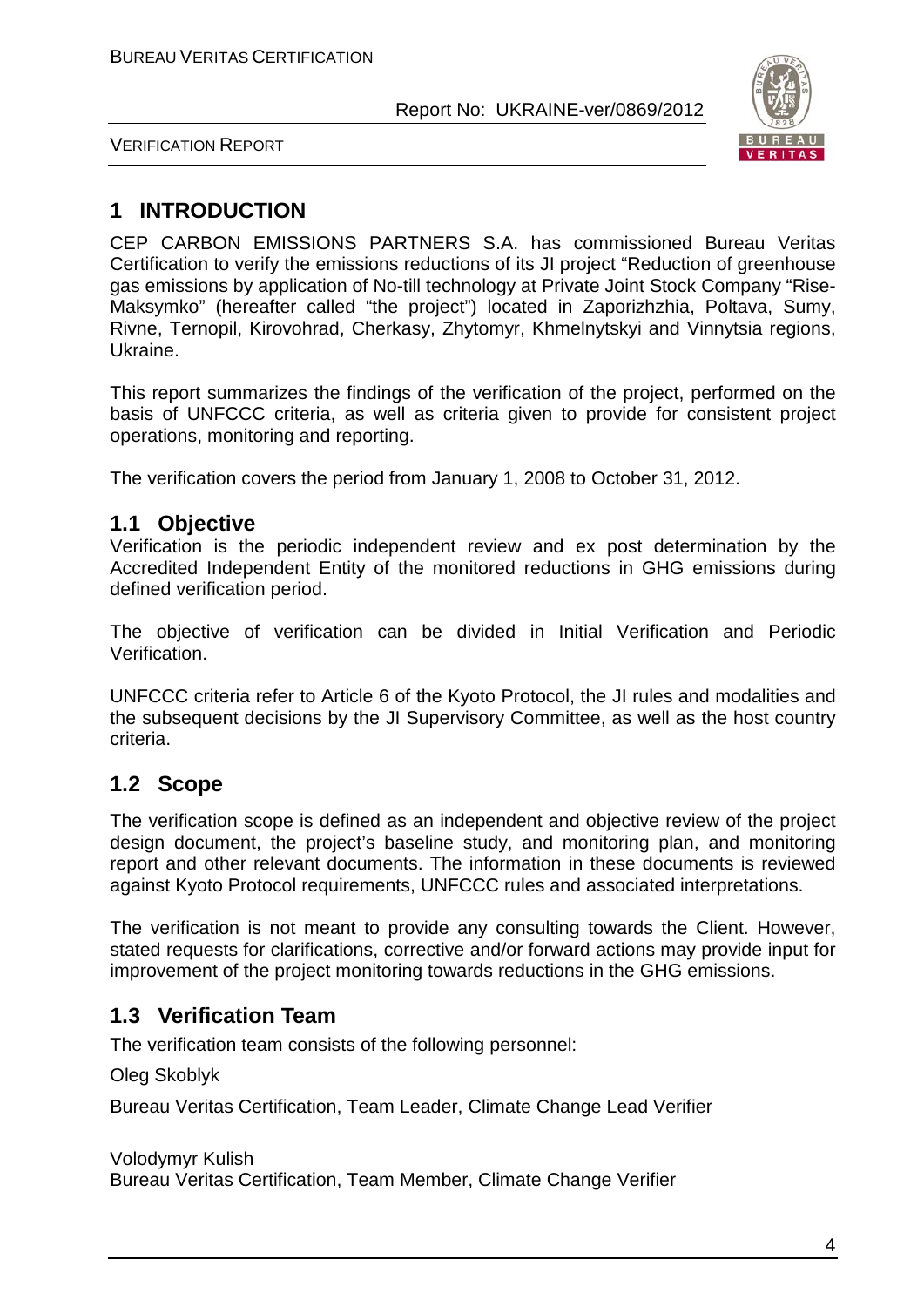

VERIFICATION REPORT

This verification report was reviewed by:

Ivan Sokolov

Bureau Veritas Certification, Internal Technical Reviewer

# **2 METHODOLOGY**

The overall verification, from Contract Review to Verification Report & Opinion, was conducted using Bureau Veritas Certification internal procedures.

In order to ensure transparency, a verification protocol was customized for the project, according to the version 01 of the Joint Implementation Determination and Verification Manual, issued by the Joint Implementation Supervisory Committee at its 19 meeting on 04/12/2009. The protocol shows, in a transparent manner, criteria (requirements), means of verification and the results from verifying the identified criteria. The verification protocol serves the following purposes:

- It organizes, details and clarifies the requirements a JI project is expected to meet;
- It ensures a transparent verification process where the verifier will document how a particular requirement has been verified and the result of the verification.

The completed verification protocol is enclosed in Appendix A to this report.

## **2.1 Review of Documents**

The Monitoring Report (MR) submitted by CEP CARBON EMISSIONS PARTNERS S.A. and additional background documents related to the project design and baseline, i.e. country Law, Project Design Document (PDD), Approved CDM methodology, Determination Report of the project issued by Bureau Veritas Certification Holding SAS No. UKRAINE-det/0799/2012 as of 12/11/2012, Guidance on criteria for baseline setting and monitoring, Host party criteria, the Kyoto Protocol, Clarifications on Verification Requirements to be Checked by an Accredited Independent Entity were reviewed.

The verification findings presented in this report relate to the Monitoring Report for the period from 01/01/2008 to 31/10/2012 version 01 of December 18, 2012 and version 02 of December 19, 2012 and the project as described in the determined PDD.

## **2.2 Follow-up Interviews**

On 18/12/2012 Bureau Veritas Certification verification team conducted a visit to the project site (Private Joint Stock Company "Rise-Maksymko") and performed (on-site) interviews with project stakeholders to confirm selected information and to resolve issues identified in the document review. Representatives of CEP CARBON EMISSIONS PARTNERS S.A. and Private Joint Stock Company "Rise-Maksymko" were interviewed (see References). The main topics of the interviews are summarized in Table 1.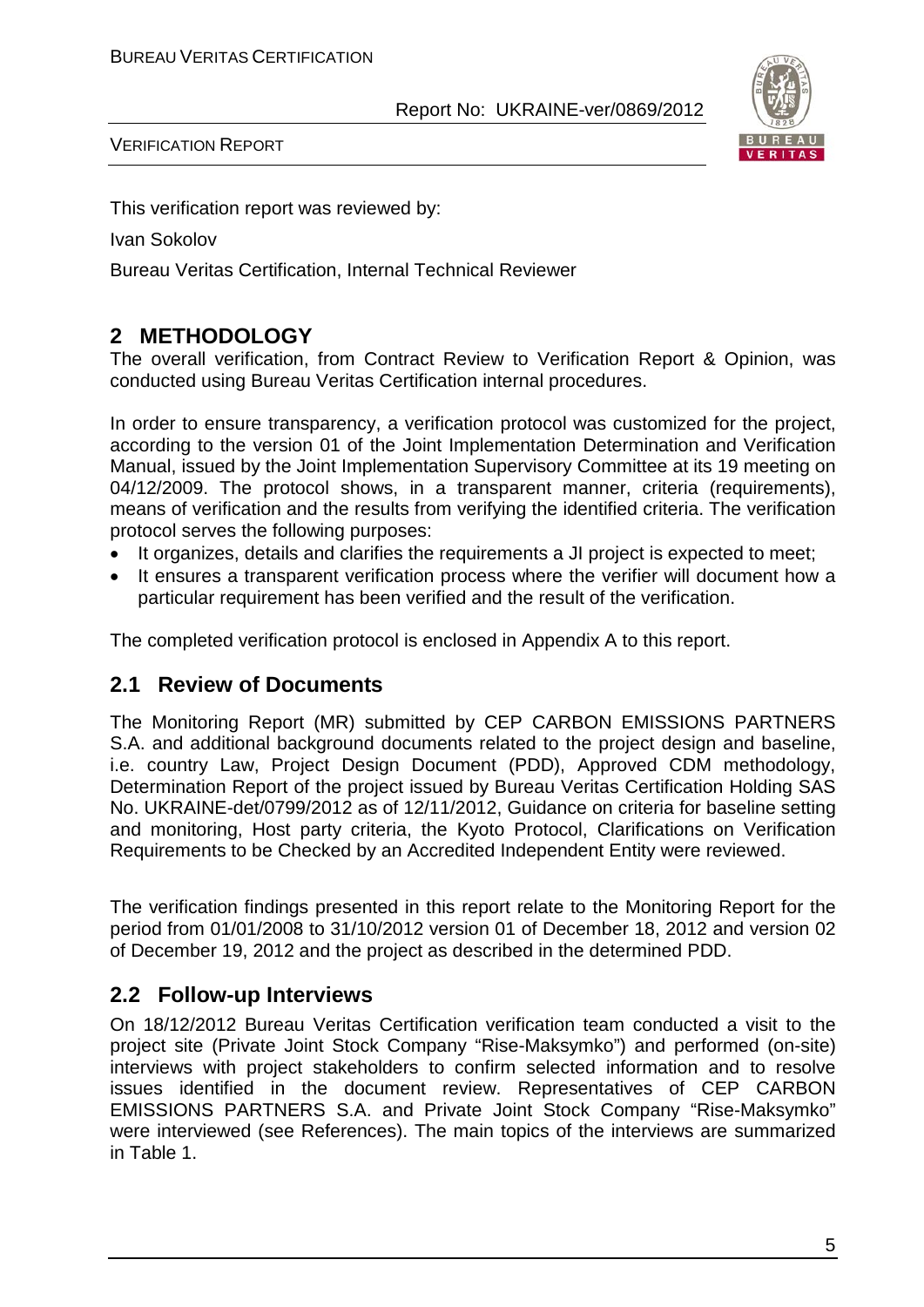

VERIFICATION REPORT

| <b>Interview topics</b><br>Table 1 |  |
|------------------------------------|--|
|------------------------------------|--|

| Interviewed organization                                                                  |                            | <b>Interview topics</b>                                                                                                                                                                                                              |
|-------------------------------------------------------------------------------------------|----------------------------|--------------------------------------------------------------------------------------------------------------------------------------------------------------------------------------------------------------------------------------|
| <b>Private Joint Stock</b><br>Company "Rise-Maksymko"                                     | ⋗<br>⋗<br>⋗<br>⋗<br>⋗<br>⋗ | Organizational structure<br>Responsibilities and authorities<br>Personnel training<br>Quality control procedures and technology<br>Equipment use (records)<br>Metering equipment control<br>Metering record keeping system, database |
| Consultant:<br><b>CARBON</b><br><b>CEP</b><br><b>EMISSIONS</b><br><b>PARTNERS</b><br>S.A. | ⋗<br>⋗<br>⋗<br>⋗           | Baseline methodology<br>Monitoring plan<br>Monitoring report<br>Deviations from the PDD                                                                                                                                              |

# **2.3 Resolution of Clarification, Corrective and Forward Action Requests**

The objective of this phase of the verification is to raise the requests for corrective actions and clarification and any other outstanding issues that needed to be clarified for Bureau Veritas Certification positive conclusion on the GHG emission reduction calculation.

If the Verification Team, in assessing the monitoring report and supporting documents, identifies issues that need to be corrected, clarified or improved with regard to the monitoring requirements, it should raise these issues and inform the project participants of these issues in the form of:

(a) Corrective action request (CAR), requesting the project participants to correct a mistake that is not in accordance with the monitoring plan;

(b) Clarification request (CL), requesting the project participants to provide additional information for the Verification Team to assess compliance with the monitoring plan (c) Forward action request (FAR), informing the project participants of an issue, relating to the monitoring that needs to be reviewed during the next verification period.

The Verification Team will make an objective assessment as to whether the actions taken by the project participants, if any, satisfactorily resolve the issues raised, if any, and should conclude its findings of the verification.

To guarantee the transparency of the verification process, the concerns raised are documented in more detail in the verification protocol in Appendix A.

# **3 VERIFICATION CONCLUSIONS**

In the following sections, the conclusions of the verification are stated.

The findings from the desk review of the original monitoring documents and the findings from interviews during the follow up visit are described in the Verification Protocol in Appendix A.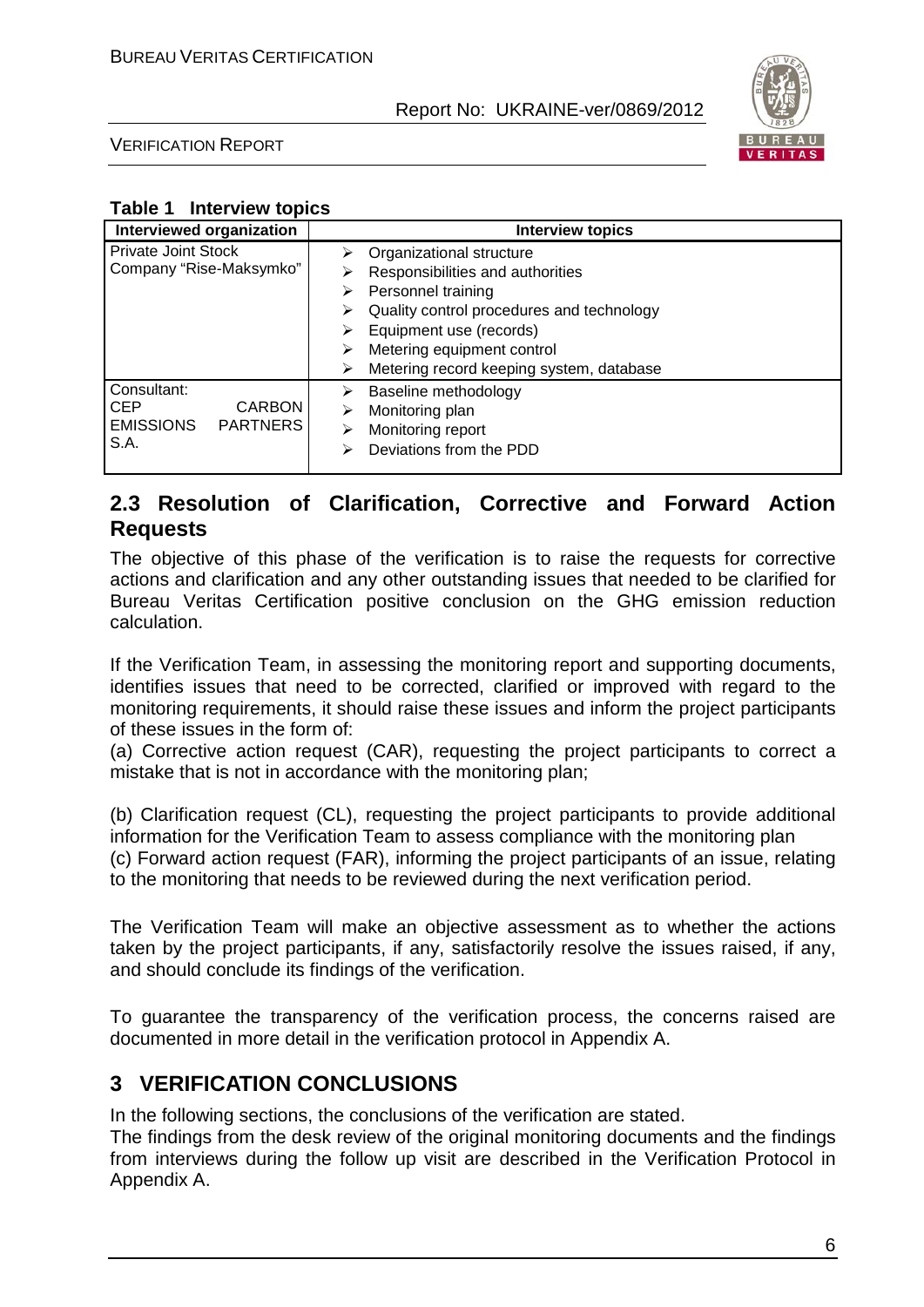

VERIFICATION REPORT

The Clarification, Corrective and Forward Action Requests are stated, where applicable, in the following sections and are further documented in the Verification Protocol in Appendix A. The verification of the Project resulted in 6 Corrective Action Requests and 2 Clarification Requests.

The number between brackets at the end of each section corresponds to the DVM paragraph.

## **3.1 Remaining issues and FARs from previous verifications**

CAR 10 (lack of written approval from the Host party) that was raised at the determination stage was closed based on the provision of the Letter of Approval to Bureau Veritas Certification SAS.

## **3.2 Project approval by Parties involved (90-91)**

The project was approved by the host Party (Ukraine) - the Letter of Approval No. 3675/23/7 dated 29/11/2012 issued by State Environmental Investment Agency of Ukraine. The project was also approved by the party – participant (Estonia) - Letter of Approval No. 12-1/10247-2 dated 18/12/2012 issued by the Ministry of Environmental Protection of Estonia.

The abovementioned written approvals are unconditional.

The identified areas of concern as to the project approval by Parties involved, project participants responses and Bureau Veritas Certification's conclusions are described in Appendix A to this report (refer to CAR 01, CAR 02).

## **3.3 Project implementation (92-93)**

The purpose of the Joint Implementation (JI) Project is to reduce anthropogenic greenhouse gas (GHG) emissions resulting from agricultural activities by changing the agricultural land management system, namely replacement of traditional soil tillage in agriculture with No-till technology.

In 2005, the Farm started to grow crops applying No-till technology (also referred to as "direct sowing technology"). This technology differs from the traditional technology because it provides for fewer technological procedures, which prevents the topsoil from a major disturbance, and it also differs with the way to utilize plant residues. The number of technological procedures of plant growing and harvesting is almost the same in the two technologies. The main difference is that the traditional technology provides for the processes of fertilizer application, land ploughing, cultivation, furrowing and seeding (multiple passage of the machinery in the field) direct sowing provides for simultaneous fertilizer application and sowing (single passage of the machinery).

In the absence of the Joint Implementation (JI) projectPrivate Joint Stock Company "Rise-Maksymko" would have used the traditional system of soil cultivation. This system involves tillage that provides for turning over of topsoil to create homogeneous and mellow seedbed. The basic operation causing  $CO<sub>2</sub>$  emissions is ploughing during which crop residues are buried in the soil and weeds are removed.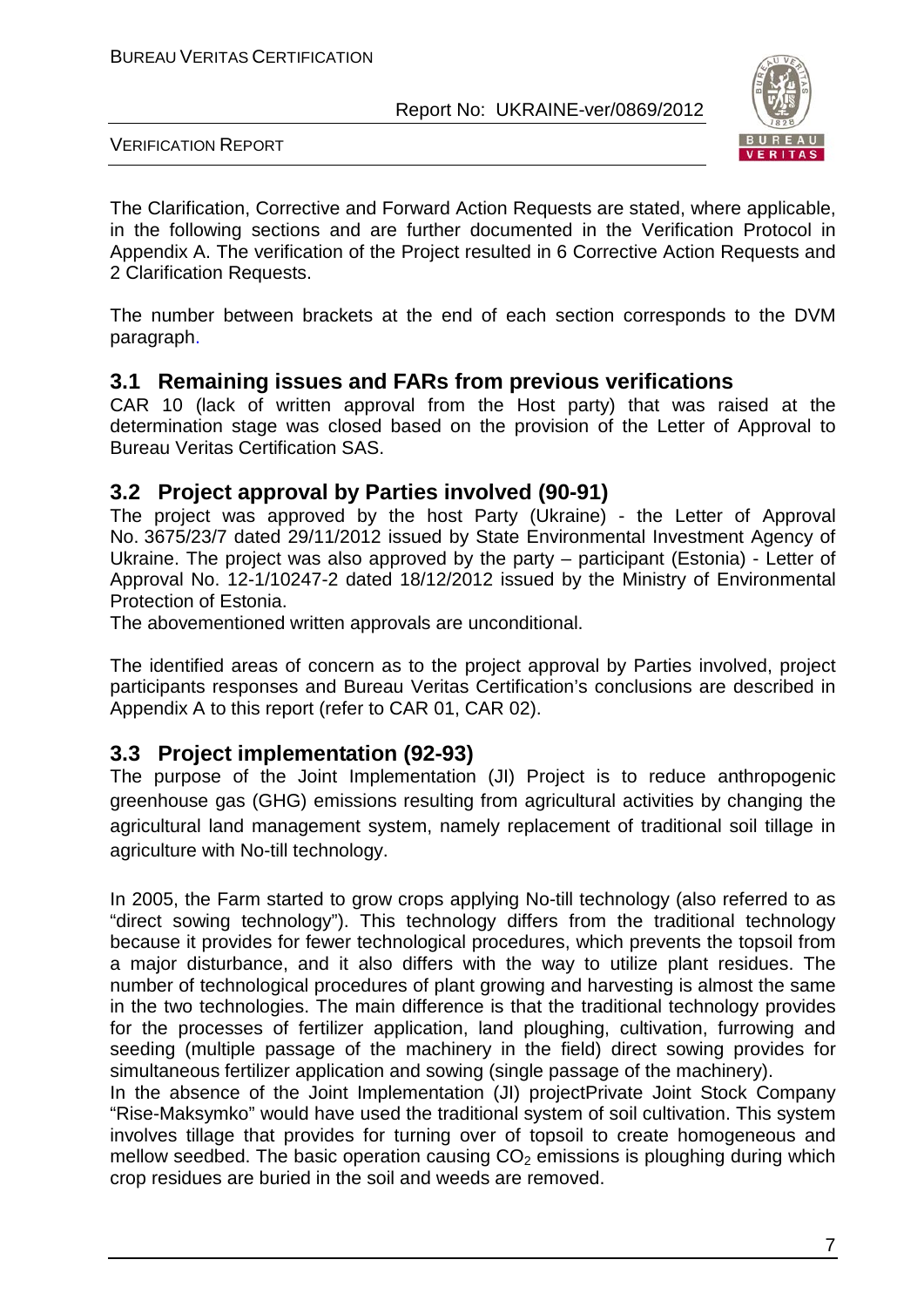

VERIFICATION REPORT

The project provides for greenhouse gas (GHG) emission reductions due to:

 $\triangleright$  reduction of carbon dioxide emissions from farmland achieved by reducing (almost zero) topsoil disturbance by tillage in the course of technological procedures of soil cultivation for crop growing.

The project implies the change in crops growing technology. This includes the following measures:

- change of soil cultivation and sowing technology;
- change of plant residue management;
- equipping the machine-tractor fleet with high-efficiency machinery to meet the No-till technology requirements.

The starting date of the crediting period was the date when they were first ERUs were generated, namely January 1, 2008. The end of the crediting period is December 31, 2012. Thus, the length of the crediting period is 5 years/60 months.

Project implementation status, including the project milestones, in the reporting period of 01/01/2008 – 31/10/2012 is provided in Table 2 below.

| Year                         |             | Area                                                   |  |  |
|------------------------------|-------------|--------------------------------------------------------|--|--|
|                              | ha          | proportion of the total area of<br>arable farm land, % |  |  |
| 2008                         | 100946,6909 | 71,4                                                   |  |  |
| 2009                         | 141269,2209 | 100                                                    |  |  |
| 2010                         | 141269,2209 | 100                                                    |  |  |
| 141269,2209<br>2011          |             | 100                                                    |  |  |
| $01/01/2012 -$<br>31/10/2012 | 141269,2209 | 100                                                    |  |  |

#### **Table 2 Project implementation status**

In the current monitoring period, the following equipment was commissioned:

- seed drills for direct seeding;
- special tractors;
- herbicide sprayers;
- seed and fertilizer drill systems;
- combine harvesters and other machinery required by the technology.

If a malfunction is detected, the technician informs the master of Private Joint Stock Company "Rise-Maksymko". If the malfunction cannot be repaired immediately (absence of the required spare part, engine breakdown, etc.), a commission shall be created. The commission includes technical department representatives, chief engineer and lead engineers. Depending on the type of malfunction, a Damage or Emergency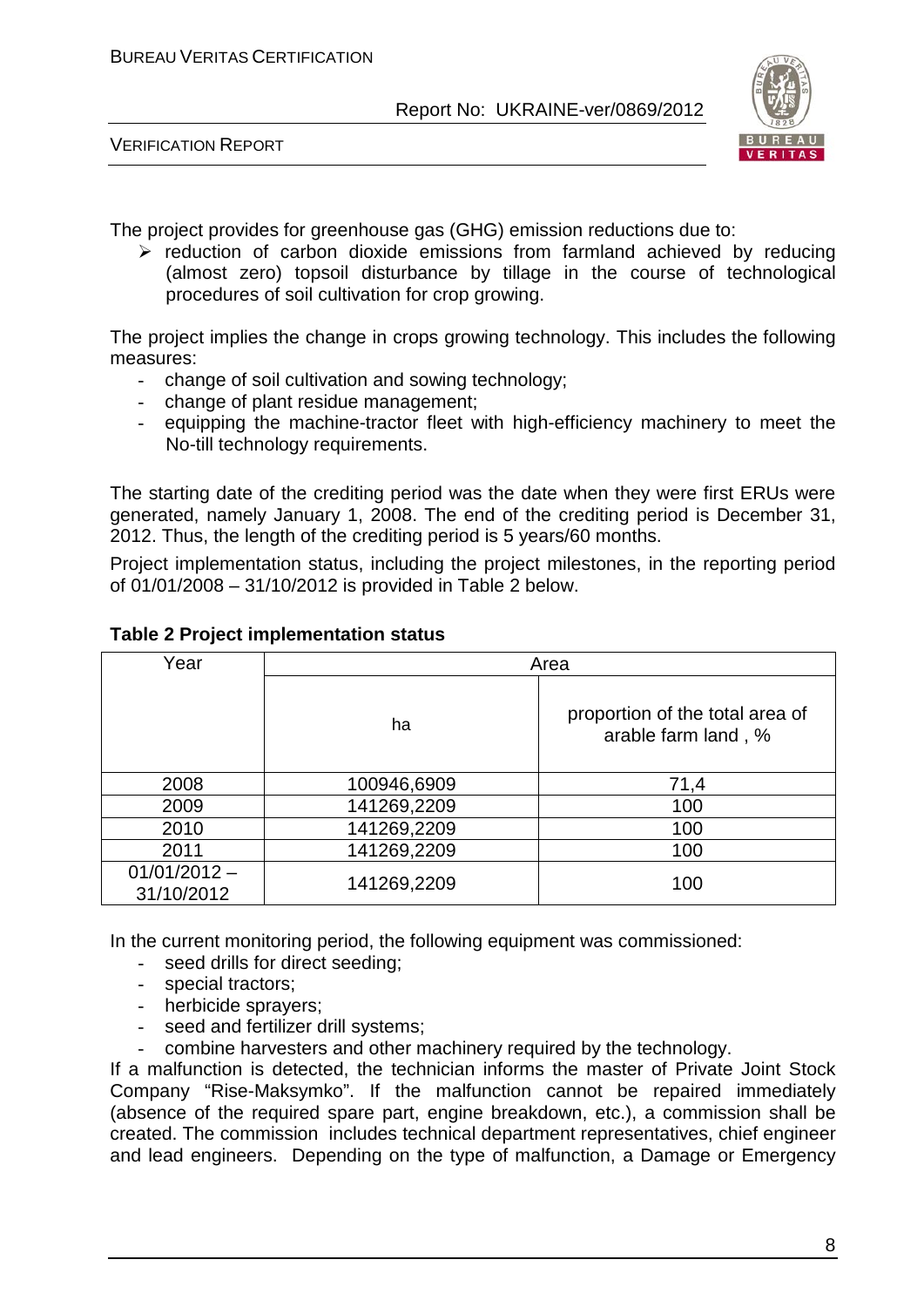

VERIFICATION REPORT

Report is drawn up to be submitted to the management of Private Joint Stock Company "Rise-Maksymko"; repair of the equipment is conducted.

The resulting emission reductions from the project do not exceed the amount of emissions that would be in the absence of the project because the project does not provide for any emissions.

The project was in operation throughout the monitoring period - from 01/01/2008 to 31/10/2012.

The identified areas of concern as to the project implementation, project participants responses and Bureau Veritas Certification's conclusions are described in Appendix A to this report (refer to CAR 03, CAR 04).

## **3.4 Compliance of the monitoring plan with the monitoring methodology (94-98)**

The monitoring occurred in accordance with the monitoring plan included in the PDD regarding which the determination has been deemed final and is so listed on the UNFCCC JI website.

For calculating the emission reductions, key factors, such as humus content in the soil of field «*і*» cultivated using traditional tillage in period «*у*», soil density at field cultivated using traditional tillage prior to the project, depth of soil layer disturbance at field «*і*» when conventional tillage is applied, area of field «*і*» cultivated using No-till technology, humus content in the soil of field «*і*» cultivated using No-till technology in period «*у*», experience in implementing activities provided by the project, current practice that exists in this field in Ukraine, financial costs and background and legislation, influencing the baseline emissions and the activity level of the project and the emissions as well as risks associated with the project were taken into account, as appropriate.

Data sources used for calculating emission reductions such as protocols soil quality measurements, registry of Farm's fields, information from the company and IPCC information are clearly identified, reliable and transparent.

Factors, including organic carbon to humus conversion coefficient and conservatism factor that takes account of possible emissions in the project scenario in the process of creation of anti-fire furrows and minimal topsoil disturbance in No-till technology, are selected by carefully balancing accuracy and reasonableness, and appropriately justified of the choice.

The calculation of emission reductions is based on conservative assumptions and the most plausible scenarios in a transparent manner.

The monitoring periods per component of the project are clearly specified in the monitoring report and do not overlap with those for which verifications were already deemed final in the past.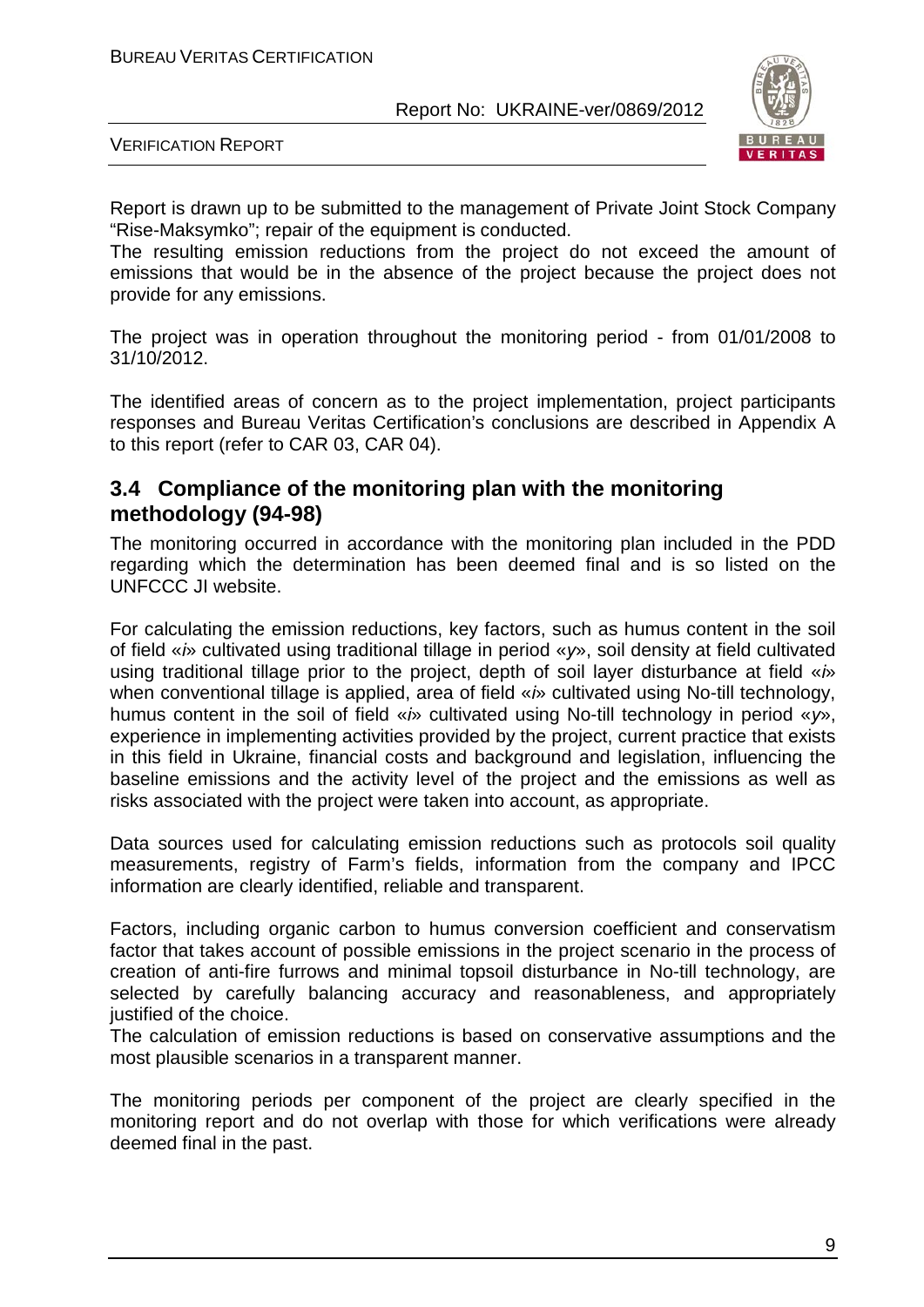

VERIFICATION REPORT

The identified areas of concern as to the compliance of the monitoring plan with the monitoring methodology, project participants responses and Bureau Veritas Certification's conclusions are described in Appendix A to this report (refer to CAR 05, CL 01).

## **3.5 Revision of monitoring plan (99-100)**

Not applicable.

## **3.6 Data management (101)**

The data and their sources, provided in monitoring report, are clearly identified, reliable and transparent.

The implementation of data collection procedures is in accordance with the monitoring plan provided in the PDD, including the quality control and quality assurance procedures.

The function of the monitoring equipment, including its calibration status, is in order.

Metering devices used for project monitoring are subject to state calibration. Calibration and verification of all devices necessary for humus content measurement are conducted annually by Ukrainian State Centre for Standardization and Certification.

If necessary, John Deere specialists may be involved in adjustment of GreenStar2 system.

Private Joint Stock Company "Rise-Maksymko" employees are subject to periodic testing for requirements:

- of data collection in accordance with the monitoring report (data collection in accordance with monitoring coincides with the customary data collection practice);
- of labour protection;
- of safety rules.

Every quarter, project developers CEP Carbon Emissions Partners S.A. and EVO CARBON TRADING SERVICES LTD conduct internal audit at Private Joint Stock Company "Rise-Maksymko".

The plan of internal audit at Private Joint Stock Company "Rise-Maksymko" includes the following activities:

- 1. verification of areas of fields where No-till technology is implemented;
- 2. verification of humus content measurements;
- 3. verification of verification frequencies for humus metering devices;
- 4. verification of calibration frequencies for humus metering devices;

To implement the project the operational structure was created; it includes Private Joint Stock Company "Rise-Maksymko" agrotechnicians and engineers (responsible for accounting of area treated with No-till technology), National Research Centre "Farming Institute of the National Academy of Agrarian Sciences of Ukraine" (responsible for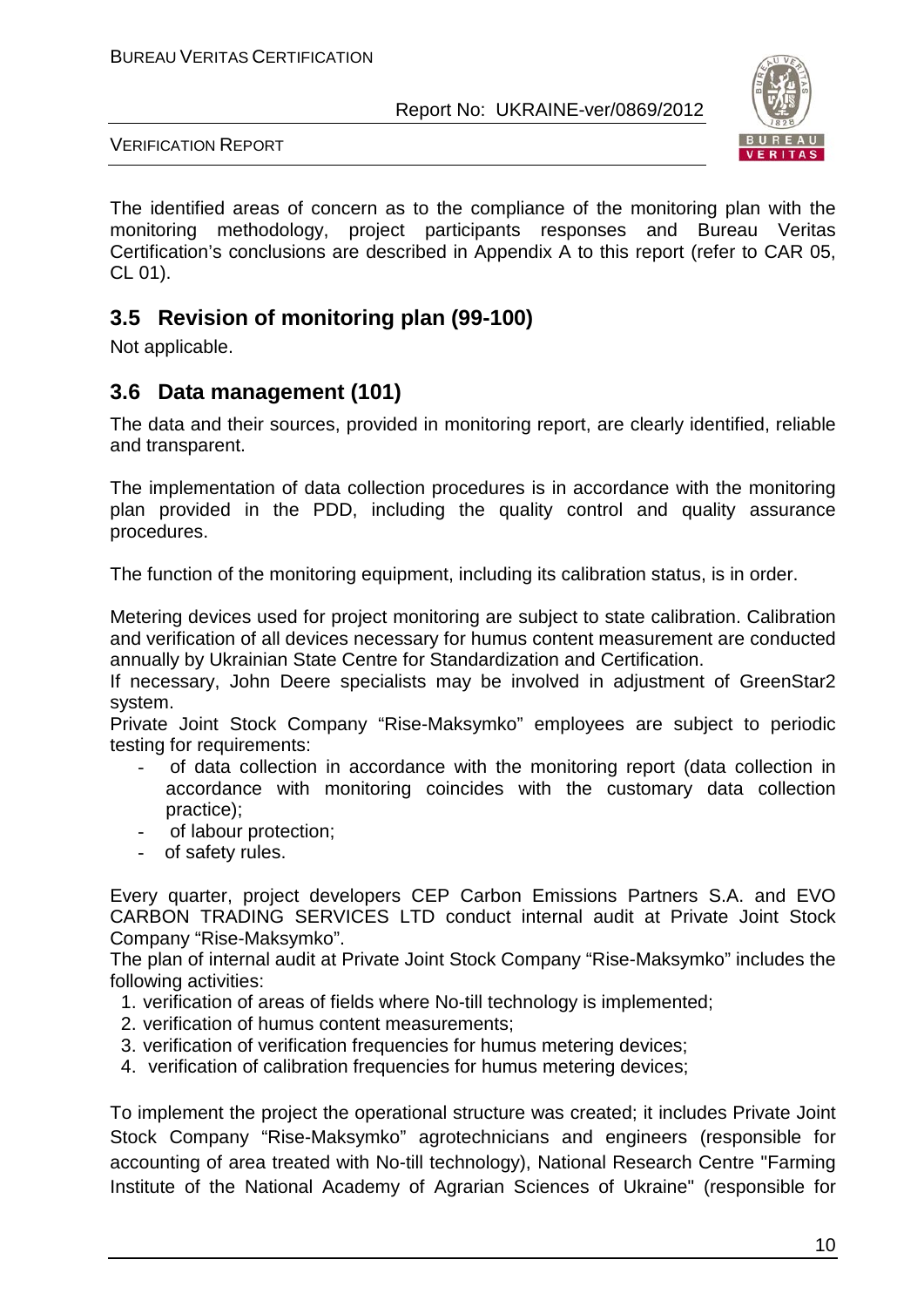

VERIFICATION REPORT

provision of agrochemical data for project monitoring), Private Joint Stock Company "Rise-Maksymko" chief agrotechnician (recording and reporting data in the table), and Private Joint Stock Company "Rise-Maksymko" manager (data processing and archiving). The data subject to monitoring and required for the determination and further verification are archived and stored in paper and electronic form at Private Joint Stock Company "Rise-Maksymko" for two years after the transfer of emission reduction units generated by the project.

The structure of monitoring data collection is as follows:



### **Figure 1 Operational structure and data collection scheme for the project monitoring**

All necessary data concerning GHG emission reduction monitoring is archived in paper and/or electronic form and kept till the end of the crediting period and for two years after the latest transaction with emission reduction units.

The Monitoring Report version 02 provides sufficient information on duties assigned, responsibility and authorities concerning implementation and undertaking of monitoring procedures, including data management. The verification team confirms the efficiency of the existing management and operational systems and considers them appropriate for reliable project monitoring.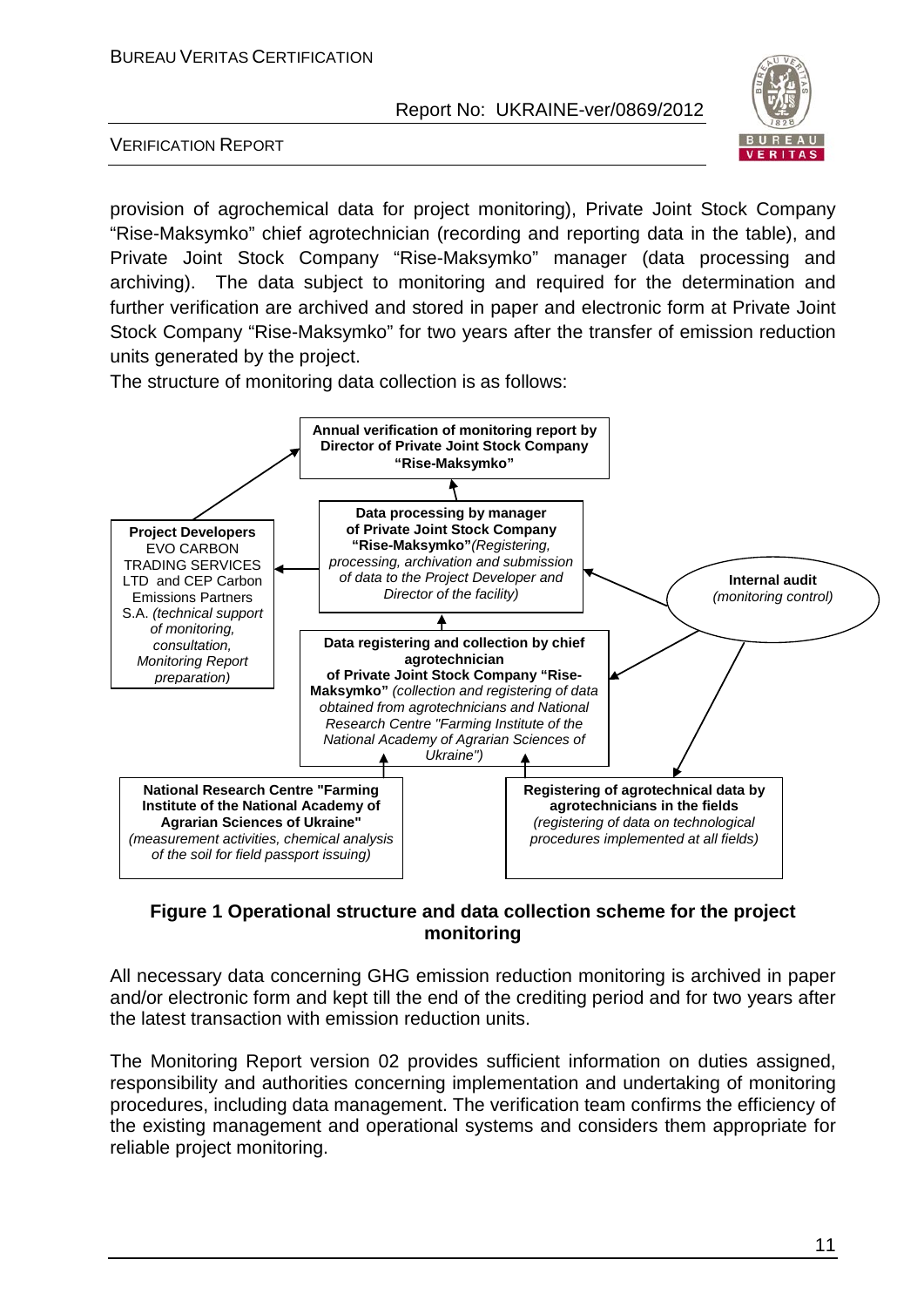

VERIFICATION REPORT

The identified areas of concern as to the data management, project participants responses and Bureau Veritas Certification's conclusions are described in Appendix A to this report (refer to CAR 06, CL 02).

#### **3.7 Verification regarding programmes of activities (102-110)**  Not applicable.

# **4 VERIFICATION OPINION**

Bureau Veritas Certification has performed the first periodic verification for the period from January 1, 2008 to October 31, 2012 of the "Reduction of greenhouse gas emissions by application of No-till technology at Private Joint Stock Company "Rise-Maksymko» project in Ukraine, which applies JI specific approach. The verification was performed on the basis of UNFCCC criteria and host country criteria and also on the criteria given to provide for consistent project operations, monitoring and reporting.

The verification consisted of the following three phases: i) desk review of the monitoring report against the project design and the baseline and monitoring plan; ii) follow-up interviews with project stakeholders; iii) resolution of outstanding issues and the issuance of the final verification report and opinion.

Private Joint Stock Company "Rise-Maksymko" management is responsible for the preparation of data which serve as the basis for estimation of GHG emission reductions. CEP Carbon Emissions Partners S.A та EVO CARBON TRADING SERVICES LTD providePrivate Joint Stock Company "Rise-Maksymko" with consultative support in the issues relating to organization of data collection and is responsible for developing the monitoring report based on the Project Monitoring Plan included in the final PDD version 02.

Bureau Veritas Certification verified the Project Monitoring Report version 02 for the reporting period from 01/01/2008 to 31/10/2012 as indicated below. Bureau Veritas Certification confirms that the project is implemented as per approved PDD version. Installed equipment being essential for generating emission reduction runs reliably and is calibrated appropriately. The monitoring system is in place and the project is generating GHG emission reductions.

Emission reductions achieved by the project for the period from 01/01/2008 to 31/10/2012 do not differ from the amount predicted for the same period in the determined PDD. This is explained by the fact that at the PDD development stage all data for accurate calculation of GHG emission reductions from the project were available.

Bureau Veritas Certification can confirm that the GHG emission reduction is calculated without material misstatements. Our opinion relates to the project's GHG emissions and resulting GHG emissions reductions reported and related to the approved project baseline and monitoring, and its associated documents. Based on the information we have seen and evaluated, we confirm the following statement: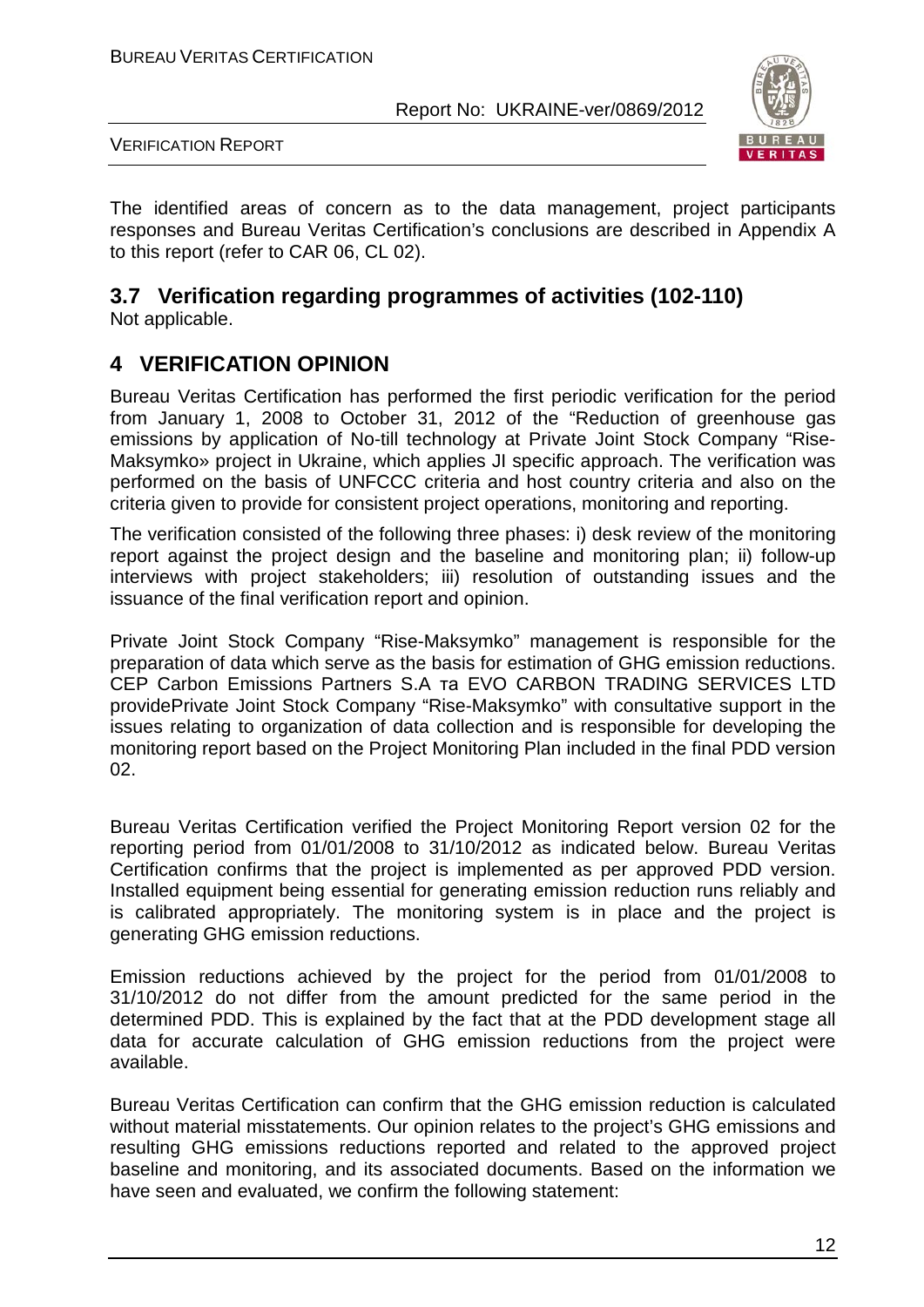

| Reporting period: From 01/01/2008 to 31/10/2012                                                                                    |                        |                                                                                                                                               |
|------------------------------------------------------------------------------------------------------------------------------------|------------------------|-----------------------------------------------------------------------------------------------------------------------------------------------|
| In the period from 01/01/2008 to 31/12/2008<br><b>Baseline emissions</b><br>Project emissions<br><b>Emission Reductions</b>        | 935 016<br>935 016     | tonnes of CO <sub>2</sub> equivalent.<br>tonnes of CO <sub>2</sub> equivalent.<br>$0-1$<br>tonnes of CO <sub>2</sub> equivalent.              |
| In the period from 01/01/2009 to 31/12/2009<br><b>Baseline emissions</b><br>Project emissions<br><b>Emission Reductions</b>        |                        | 1 491 915 tonnes of CO <sub>2</sub> equivalent.<br>0 tonnes of CO <sub>2</sub> equivalent.<br>1491915 tonnes of CO <sub>2</sub> equivalent.   |
| In the period from 01/01/2010 to 31/12/2010<br><b>Baseline emissions</b><br>Project emissions<br><b>Emission Reductions</b>        |                        | 2 104 108 tonnes of CO <sub>2</sub> equivalent.<br>0 tonnes of CO <sub>2</sub> equivalent.<br>2 104 108 tonnes of CO <sub>2</sub> equivalent. |
| In the period from 01/01/2011 to 31/12/2011<br><b>Baseline emissions</b><br><b>Project emissions</b><br><b>Emission Reductions</b> |                        | 2726 459 tonnes of CO <sub>2</sub> equivalent.<br>0 tonnes of CO <sub>2</sub> equivalent.<br>2726 459 tonnes of CO <sub>2</sub> equivalent.   |
| In the period from 01/01/2012 to 31/10/2012<br><b>Baseline emissions</b><br>Project emissions<br><b>Emission Reductions</b>        | : 3338881<br>: 3338881 | tonnes of CO <sub>2</sub> equivalent.<br>tonnes of CO <sub>2</sub> equivalent.<br>$\overline{0}$<br>tonnes of CO <sub>2</sub> equivalent.     |
| Total in the period from 01/01/2008 to 31/10/2012<br><b>Baseline emissions</b><br>Project emissions<br><b>Emission Reductions</b>  |                        | $: 10596379$ tonnes of $CO2$ equivalent.<br>0 tonnes of CO <sub>2</sub> equivalent.<br>10 596 379 tonnes of CO <sub>2</sub> equivalent.       |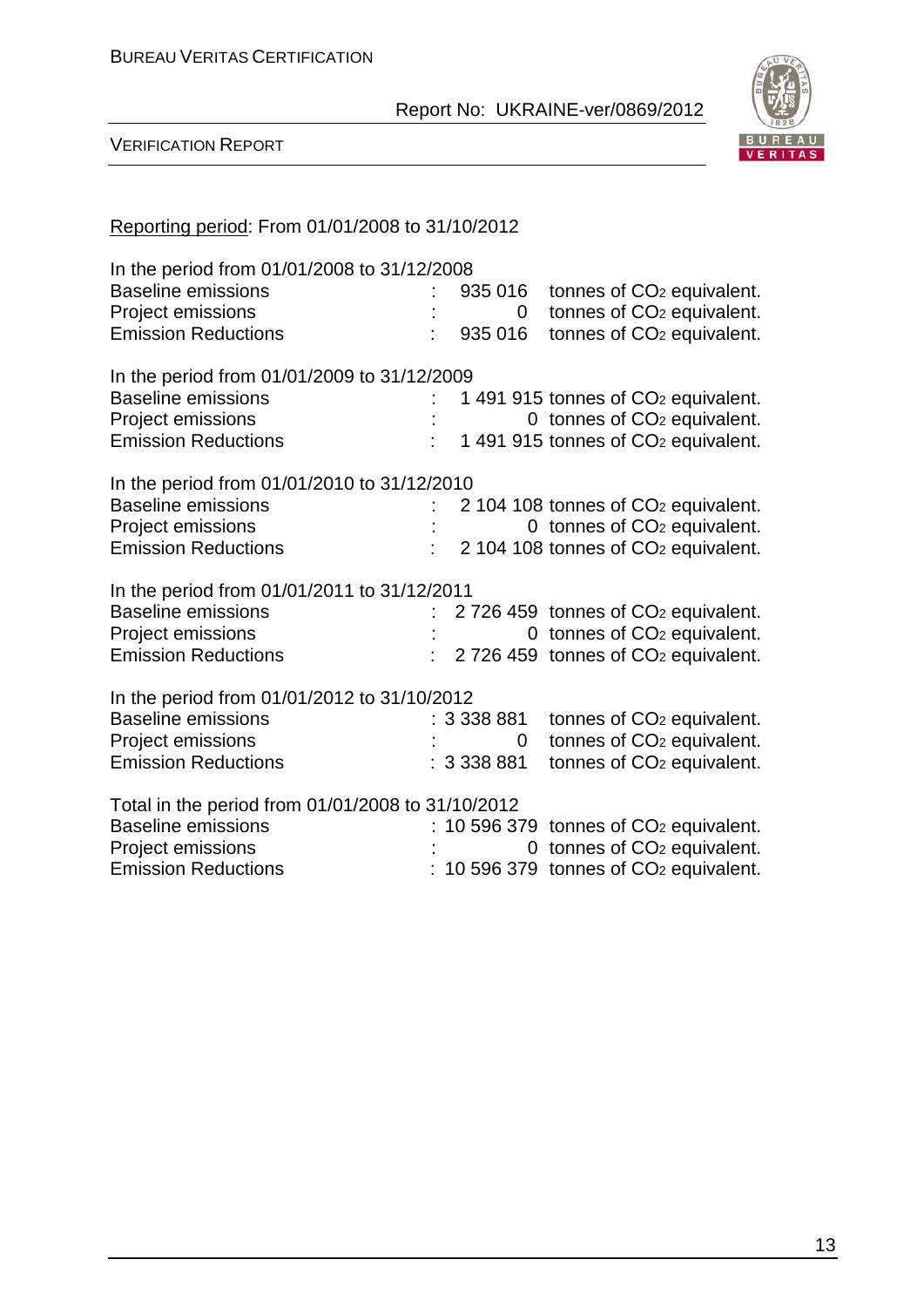

VERIFICATION REPORT

# **5 REFERENCES**

## **Category 1 Documents:**

Documents provided by the project participants that relate directly to the GHG components of the project.

| /1/ | Project Design Document of the JI project "Reduction of greenhouse gas<br>emissions by application of No-till technology at Private Joint Stock Company<br>"Rise-Maksymko", version 02 dated 05/10/2012                                                           |
|-----|-------------------------------------------------------------------------------------------------------------------------------------------------------------------------------------------------------------------------------------------------------------------|
| /2/ | Monitoring Report of the JI project "Reduction of greenhouse gas emissions by<br>application of No-till technology at Private Joint Stock Company "Rise-<br>Maksymko" for the period from 01/01/2008 to 31/10/2012 version 01 dated<br>18/12/2012                 |
| /3/ | Monitoring Report of the JI project "Reduction of greenhouse gas emissions by<br>application of No-till technology at Private Joint Stock Company "Rise-<br>Maksymko" for the period from 01/01/2008 to 31/10/2012 version 02 dated<br>19/12/2012                 |
| /4/ | Annex 1. Parameters of the Monitoring Plan                                                                                                                                                                                                                        |
| /5/ | Annex 2. Calculation of $CO2$ emission reductions by implementation of No-till<br>technology at Private Joint Stock Company "Rise-Maksymko"                                                                                                                       |
| /6/ | Determination Report of the project "Reduction of greenhouse gas emissions<br>by application of No-till technology at Private Joint Stock Company "Rise-<br>Maksymko» No. UKRAINE-det/0799/2012 as of 12/11/2012 issued by Bureau<br><b>Veritas Certification</b> |
| 7   | Letter of Approval issued by State Environmental Investment Agency of<br>Ukraine No. 3675/23/7 dated 29/11/2012                                                                                                                                                   |
| /8/ | Letter of Approval No. 12-1/10247-2 issued by the Ministry of Environmental<br>Protection of Estonia dated 18/12/2012                                                                                                                                             |

## **Category 2 Documents:**

Background documents related to the design and/or methodologies employed in the design or other reference documents.

| /1/            | Agreement #29-03 for supply of agricultural machinery on credit terms dated |  |  |  |
|----------------|-----------------------------------------------------------------------------|--|--|--|
|                | 29/03/2004                                                                  |  |  |  |
| /2/            | Agreement #Ts-6161 on transfer of property rights to agricultural machinery |  |  |  |
|                | dated 27/05/2009                                                            |  |  |  |
| /3/            | Sale-purchase agreement #06-03-2008 dated 11/03/2008                        |  |  |  |
| $\frac{14}{3}$ | Agreement #07-06-68 dated 15/08/2006                                        |  |  |  |
| /5/            | Machine registration license #687081 (New Holland wheel tractor) dated      |  |  |  |
|                | 22/06/2009                                                                  |  |  |  |
| /6/            | Machine registration license #687082 (John Deere wheel tractor) dated       |  |  |  |
|                | 22/06/2009                                                                  |  |  |  |
| /7/            | Machine registration license #576469 (John Deere 3420 telescopic handler)   |  |  |  |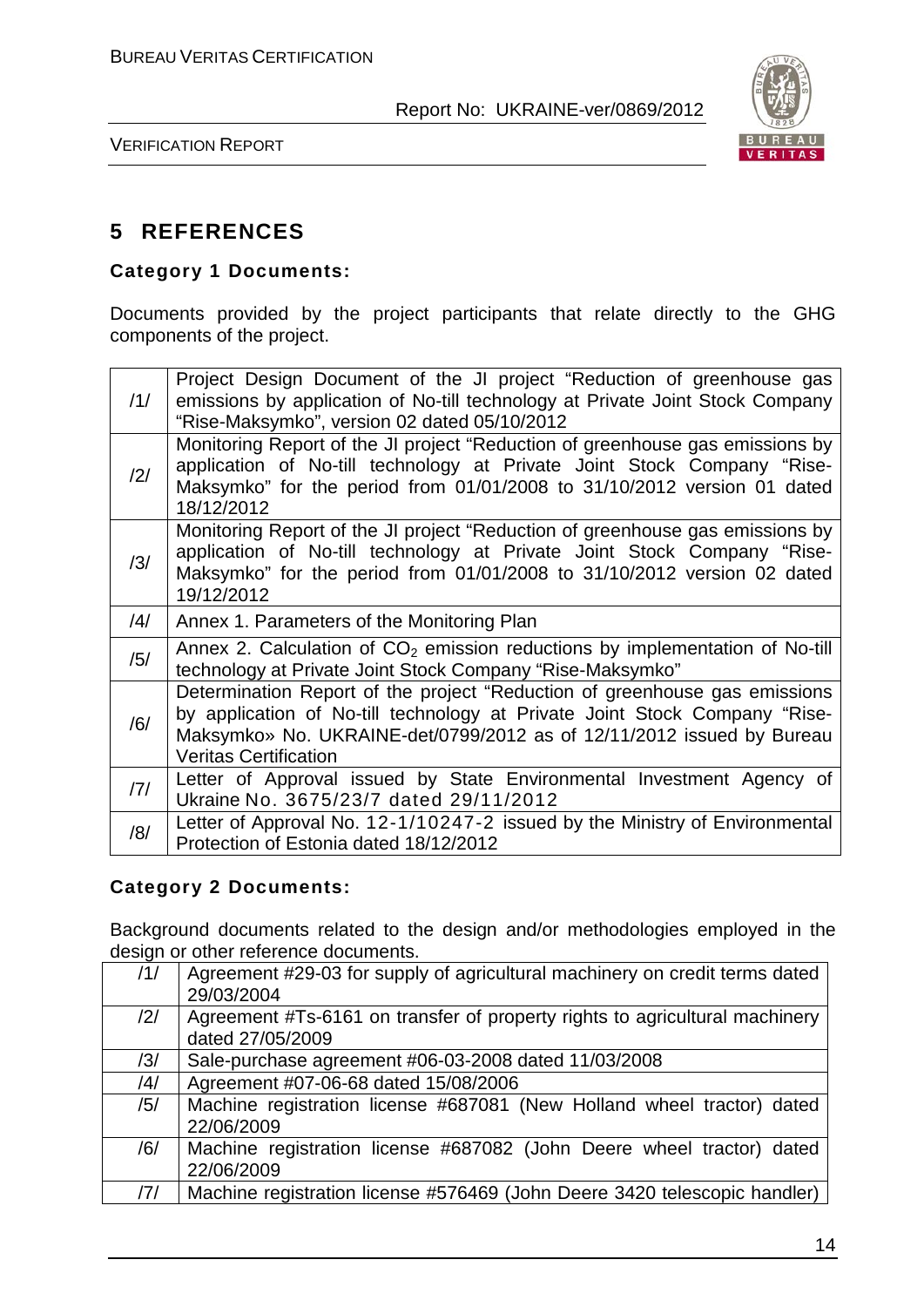

|      | dated 18/08/2008                                                                         |  |  |  |  |
|------|------------------------------------------------------------------------------------------|--|--|--|--|
| /8/  | Machine registration license #709312 (John Deere 8400 wheel tractor)                     |  |  |  |  |
|      | dated 18/08/2008                                                                         |  |  |  |  |
| /9/  | Machine registration license #709314 (John Deere 8400 wheel tractor)                     |  |  |  |  |
|      | dated 22/12/2009                                                                         |  |  |  |  |
| /10/ | Machine registration license #709310 (John Deere 8400 wheel tractor)                     |  |  |  |  |
|      | dated 22/12/2009                                                                         |  |  |  |  |
| /11/ | Machine registration license #709300 (John Deere 8400 wheel tractor)                     |  |  |  |  |
|      | dated 21/12/2009                                                                         |  |  |  |  |
| /12/ | Machine registration license #576463 (John Deere 8530 wheel tractor)                     |  |  |  |  |
|      | dated 14/08/2008                                                                         |  |  |  |  |
| /13/ | Machine registration license #576461 (John Deere 8430 wheel tractor)                     |  |  |  |  |
|      | dated 14/08/2008                                                                         |  |  |  |  |
| /14/ | Machine registration license #576456 (John Deere 8430 wheel tractor)                     |  |  |  |  |
|      | dated 14/08/2008                                                                         |  |  |  |  |
| /15/ | Machine registration license #576457 (John Deere 8430 wheel tractor)                     |  |  |  |  |
|      | dated 14/08/2008                                                                         |  |  |  |  |
| /16/ | Machine registration license #576481 (John Deere 8530 wheel tractor)                     |  |  |  |  |
|      | dated 21/08/2008                                                                         |  |  |  |  |
| /17/ | Machine registration license #576459 (John Deere 8530 wheel tractor)                     |  |  |  |  |
|      | dated 14/08/2008                                                                         |  |  |  |  |
| /18/ | Machine registration license #576464 (John Deere 8530 wheel tractor)                     |  |  |  |  |
|      | dated 14/08/2008                                                                         |  |  |  |  |
| /19/ | Machine registration license #576482 (John Deere 8530 wheel tractor)                     |  |  |  |  |
|      | dated 21/08/2008                                                                         |  |  |  |  |
| /20/ | Machine registration license #576462 (John Deere 8430 wheel tractor)                     |  |  |  |  |
|      | dated 14/08/2008                                                                         |  |  |  |  |
| /21/ | Machine registration license #576476 (John Deere 8430 wheel tractor)                     |  |  |  |  |
|      | dated 21/08/2008                                                                         |  |  |  |  |
| /22/ | Machine registration license #576479 (John Deere 8430 wheel tractor)                     |  |  |  |  |
|      | dated 21/08/2008                                                                         |  |  |  |  |
| /23/ | Machine registration license #576477 (John Deere 8430 wheel tractor)                     |  |  |  |  |
|      | dated 21/08/2008                                                                         |  |  |  |  |
| /24/ | Machine registration license #576458 (John Deere 8430 wheel tractor)                     |  |  |  |  |
|      | dated 14/08/2008                                                                         |  |  |  |  |
| /25/ | Machine registration license #576478 (John Deere 8430 wheel tractor)<br>dated 21/08/2008 |  |  |  |  |
|      |                                                                                          |  |  |  |  |
| /26/ | Machine registration license #576455 (John Deere 8430 wheel tractor)                     |  |  |  |  |
| /27/ | dated 14/08/2008                                                                         |  |  |  |  |
|      | Machine registration license #576460 (John Deere 8430 wheel tractor)<br>dated 14/08/2008 |  |  |  |  |
| /28/ | Machine registration license #576480 (John Deere 8430 wheel tractor)                     |  |  |  |  |
|      | dated 21/08/2008                                                                         |  |  |  |  |
| /29/ | Machine registration license #576495 (John Deere 8430 wheel tractor)                     |  |  |  |  |
|      | dated 01/09/2008                                                                         |  |  |  |  |
| /30/ | Machine registration license #576498 (John Deere 8430 wheel tractor)                     |  |  |  |  |
|      |                                                                                          |  |  |  |  |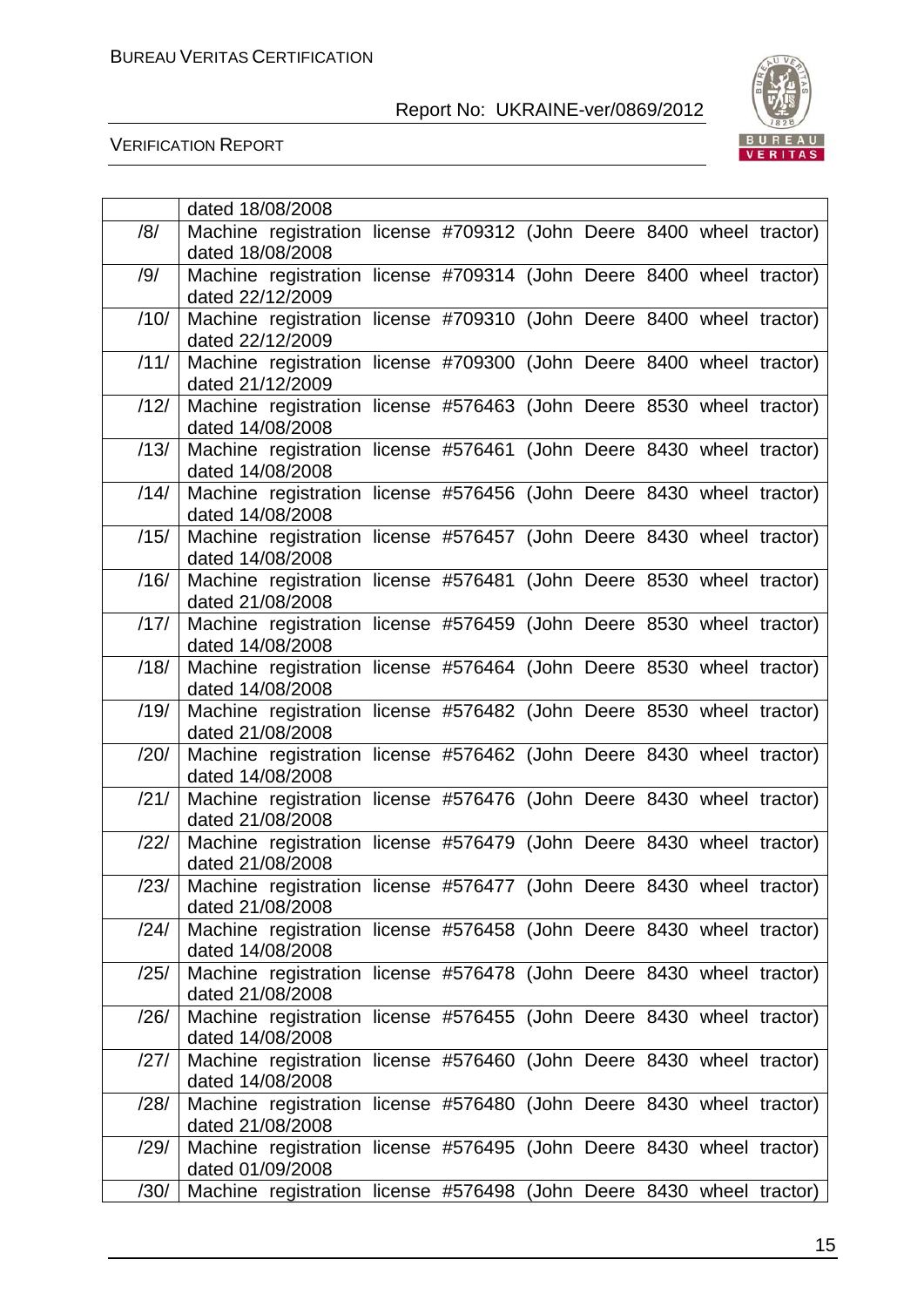

VERIFICATION REPORT

| dated 01/09/2008                                                                 |
|----------------------------------------------------------------------------------|
| /31/   Machine registration license #576496 (John Deere 8530 wheel tractor)      |
| dated 01/09/2008                                                                 |
| /32/ Information note of ploughing depths for agricultural crops at PrSC "Rise-  |
| Maksymko" dated 14/11/2012                                                       |
| /33/ Information note of quantitative characteristics of PrSC "Rise-Maksymko"    |
| farmlands by crops with No-till technology applied dated 14/11/2012              |
| /34/ Scientific rationale of humus content dynamics in soils of natural climatic |
| areas with traditional tillage and No-till technology applied (PrSC "Rise-       |
| Maksymko") dated 10/10/2012                                                      |

### **Persons interviewed:**

List of persons interviewed during the verification or persons that contributed with other information that are not included in the documents listed above.

|     | <b>Name</b>              | Organisation         | <b>Title</b>                                                         |
|-----|--------------------------|----------------------|----------------------------------------------------------------------|
| /1/ | Volodymyr<br>Baranovskyi | PrSC "Rise-Maksymko" | <b>Director General</b>                                              |
| /2/ | Hryhorii Prymak          | PrSC "Rise-Maksymko" | <b>Deputy Director General</b><br>of Plant Farming<br>Department     |
| /3/ | Dmytro Kupor             | PrSC "Rise-Maksymko" | Deputy Director of Land<br><b>Resource and Ecology</b><br>Department |
| /4/ | Serhii Samsoniuk         | PrSC "Rise-Maksymko" | <b>Logistics Engineer</b>                                            |
| /5/ | Serhii Sultan            | PrSC "Rise-Maksymko" | <b>Deputy Director General</b><br>on Mechanization Issues            |
| /6/ | Iryna Naumenko           | "CEP" LLC            | <b>CEP CARBON</b><br><b>EMISSIONS PARTNERS</b><br>S.A. Consultant    |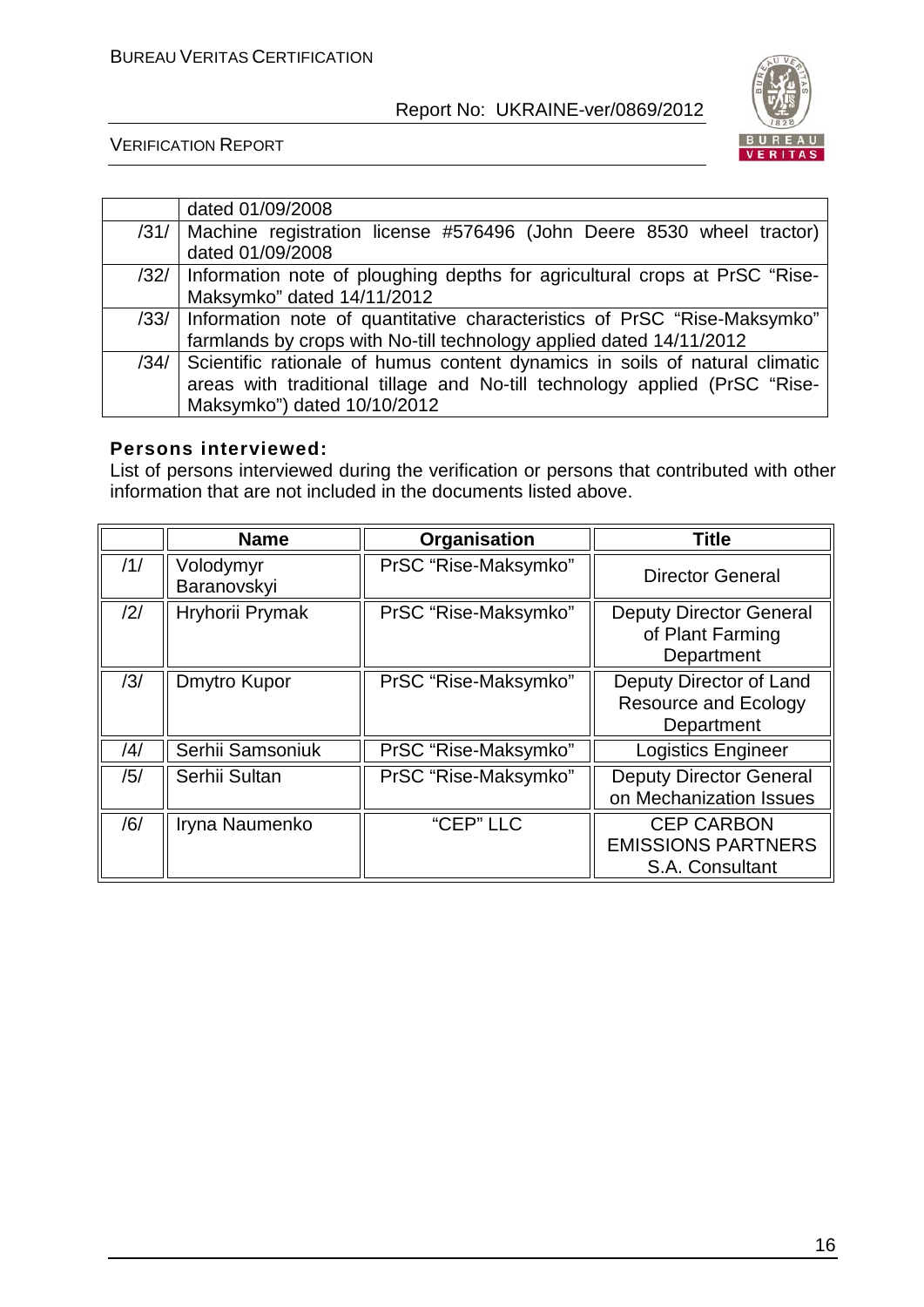

## VERIFICATION REPORT

# APPENDIX A: PROJECT VERIFICATION PROTOCOL

#### **BUREAU VERITAS CERTIFICATION HOLDING SAS**

#### **VERIFICATION PROTOCOL**

### **Table 1. Check list for verification, according to the JOINT IMPLEMENTATION DETERMINATION AND VERIFICATION MANUAL (Version 01)**

| <b>DVM</b><br>Paragraph       | <b>Check Item</b>                                                                                                                                                                                                                                                                    | Initial finding                                                                                                                                                                                                                                                                                                                          | <b>Draft</b><br><b>Conclusion</b> | <b>Final</b><br><b>Conclusion</b> |
|-------------------------------|--------------------------------------------------------------------------------------------------------------------------------------------------------------------------------------------------------------------------------------------------------------------------------------|------------------------------------------------------------------------------------------------------------------------------------------------------------------------------------------------------------------------------------------------------------------------------------------------------------------------------------------|-----------------------------------|-----------------------------------|
|                               | <b>Project approvals by Parties involved</b>                                                                                                                                                                                                                                         |                                                                                                                                                                                                                                                                                                                                          |                                   |                                   |
| 90                            | Has the DFPs of at least one Party<br>involved, other than the host Party,<br>issued a written project approval when<br>submitting the first verification report to<br>secretariat for publication in<br>the<br>accordance with paragraph 38 of the JI<br>guidelines, at the latest? | The project has been approved by both Parties. The<br>Letters of Approval were provided to the verification<br>team.<br><b>CAR 01.</b> The name of the project specified in MR<br>doesn't meet The LOA.<br><b>CAR 02.</b> In Section A.2. of MR mistakenly noted that<br>letter of approval granted by the Government of<br>Switzerland. | <b>CAR 01</b><br><b>CAR 02</b>    | OK.<br><b>OK</b>                  |
| 91                            | Are all the written project approvals by<br>Parties involved unconditional?                                                                                                                                                                                                          | Yes, all the written project approvals by Parties<br>involved are unconditional.                                                                                                                                                                                                                                                         | <b>OK</b>                         | <b>OK</b>                         |
| <b>Project implementation</b> |                                                                                                                                                                                                                                                                                      |                                                                                                                                                                                                                                                                                                                                          |                                   |                                   |
| 92                            | Has the project been implemented in<br>accordance with the PDD regarding<br>which the determination has been<br>deemed final and is so listed on the<br>UNFCCC JI website?                                                                                                           | The purpose of the Joint Implementation (JI) Project<br>is to reduce anthropogenic greenhouse gas (GHG)<br>emissions resulting from agricultural activities by<br>changing the agricultural land management system,<br>namely replacement of traditional soil tillage in                                                                 | <b>CAR 03</b>                     | <b>OK</b>                         |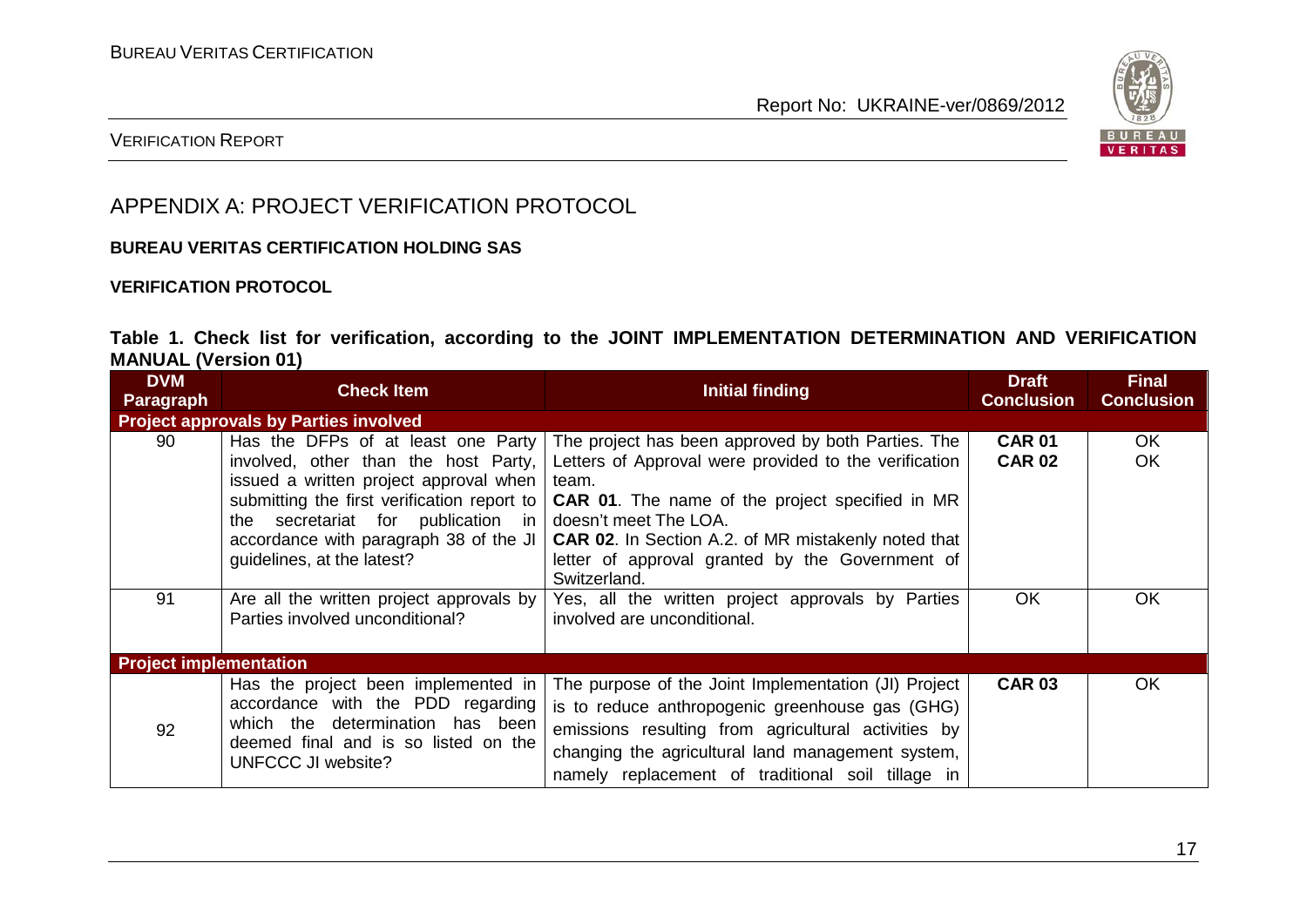

| <b>DVM</b><br><b>Paragraph</b> | <b>Check Item</b>                                                                                                                                                                                                                                             | <b>Initial finding</b>                                                                                                                                                                                                                                                                                                                                                                                                                                                                                        | <b>Draft</b><br><b>Conclusion</b> | <b>Final</b><br><b>Conclusion</b> |
|--------------------------------|---------------------------------------------------------------------------------------------------------------------------------------------------------------------------------------------------------------------------------------------------------------|---------------------------------------------------------------------------------------------------------------------------------------------------------------------------------------------------------------------------------------------------------------------------------------------------------------------------------------------------------------------------------------------------------------------------------------------------------------------------------------------------------------|-----------------------------------|-----------------------------------|
|                                |                                                                                                                                                                                                                                                               | agriculture with No-till technology.<br>The project implies the change in crops growing<br>technology. This includes the following measures:<br>change of soil cultivation and sowing<br>technology;<br>change of plant residue management;<br>equipping the machine-tractor fleet with high-<br>efficiency machinery to meet the No-till<br>technology requirements.<br><b>CAR 03.</b> In Section A.3. of the MR the year when the<br>farm began to use No-till technology for crop growing<br>is incorrect. |                                   |                                   |
| 93                             | What is the status of operation of the<br>project during the monitoring period?                                                                                                                                                                               | The project was in operation throughout the<br>monitoring period - from 01/01/2008 to 31/10/2012.<br><b>CAR 04.</b> The amount of hectares of project lands is<br>incorrect in Table 2 of the MR.                                                                                                                                                                                                                                                                                                             | <b>CAR 04</b>                     | OK                                |
|                                | <b>Compliance with monitoring plan</b>                                                                                                                                                                                                                        |                                                                                                                                                                                                                                                                                                                                                                                                                                                                                                               |                                   |                                   |
| 94                             | Did the monitoring occur in accordance<br>with the monitoring plan included in the<br>PDD regarding which the determination<br>has been deemed final and is so listed<br>on the UNFCCC JI website?                                                            | There are not any changes in or deviations from the<br>registered monitoring plan.                                                                                                                                                                                                                                                                                                                                                                                                                            | OK                                | OK                                |
| 95(a)                          | For calculating the emission reductions<br>or enhancements of net removals, were<br>key factors, e.g. those listed in 23 (b) (i)-<br>(vii) of the DVM, influencing the baseline<br>emissions or net removals and the<br>activity level of the project and the | For calculating the emission reductions, key factors,<br>such as humus content in the soil of field «i»<br>cultivated using traditional tillage in period «y», soil<br>density at field cultivated using traditional tillage prior<br>to the project, depth of soil layer disturbance at field<br>«i» when conventional tillage is applied, area of field                                                                                                                                                     | <b>CAR 05</b>                     | OK                                |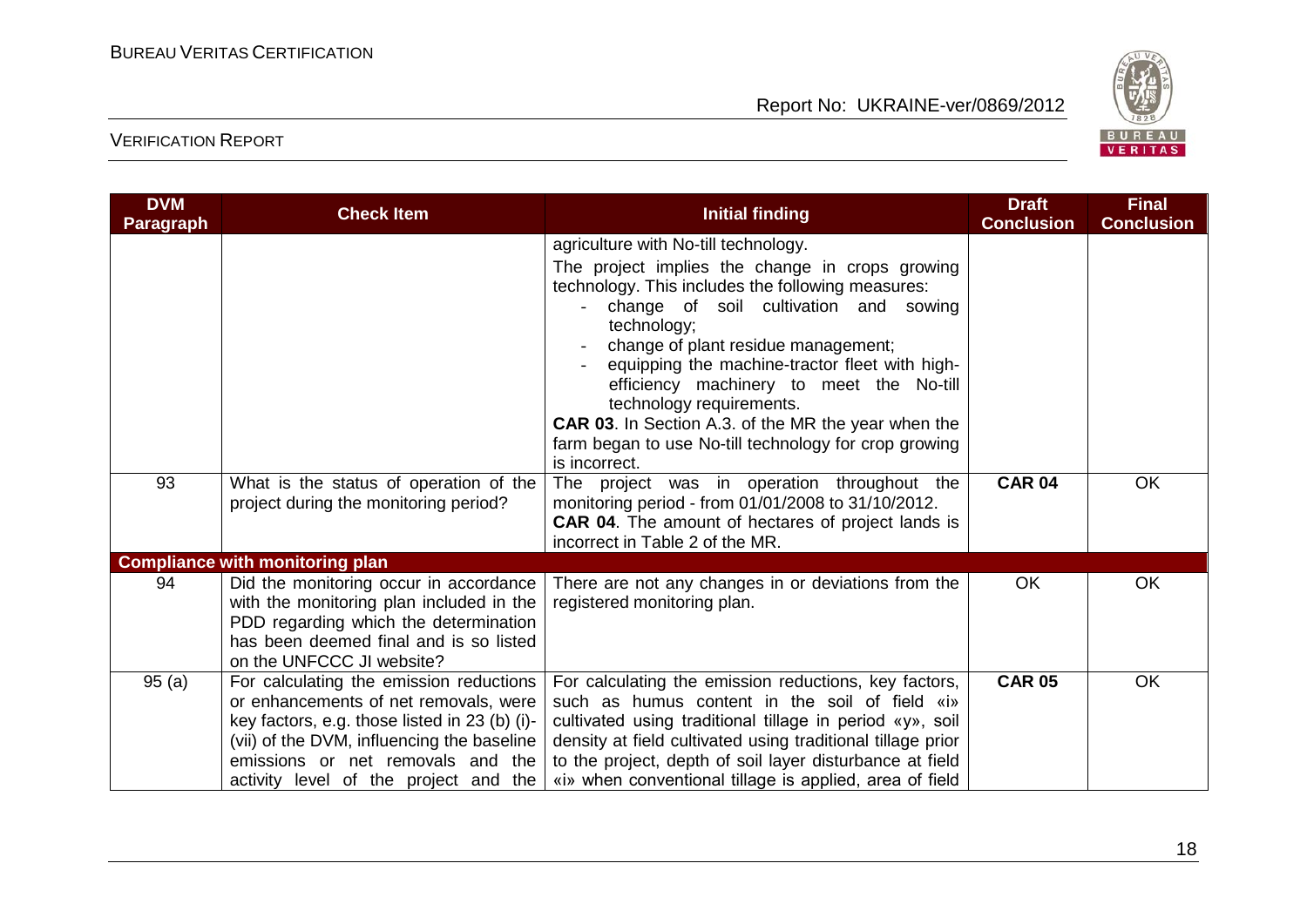

| <b>DVM</b><br><b>Paragraph</b> | <b>Check Item</b>                                                                                                                                                                                                                                                                      | <b>Initial finding</b>                                                                                                                                                                                                                                                                                                                                                                                                                                                                                                                                                                                       | <b>Draft</b><br><b>Conclusion</b> | <b>Final</b><br><b>Conclusion</b> |
|--------------------------------|----------------------------------------------------------------------------------------------------------------------------------------------------------------------------------------------------------------------------------------------------------------------------------------|--------------------------------------------------------------------------------------------------------------------------------------------------------------------------------------------------------------------------------------------------------------------------------------------------------------------------------------------------------------------------------------------------------------------------------------------------------------------------------------------------------------------------------------------------------------------------------------------------------------|-----------------------------------|-----------------------------------|
|                                | emissions or removals as well as risks<br>associated with the project taken into<br>account, as appropriate?                                                                                                                                                                           | «i» cultivated using No-till technology, humus content<br>in the soil of field «i» cultivated using No-till<br>technology in period «y», experience in implementing<br>activities provided by the project, current practice that<br>exists in this field in Ukraine, financial costs and<br>background and legislation, influencing the baseline<br>emissions and the activity level of the project and the<br>emissions as well as risks associated with the project<br>were taken into account, as appropriate.<br><b>CAR 05.</b> The historical data period is specified<br>incorrectly in Section D.1.2. |                                   |                                   |
| 95(b)                          | Are data sources used for calculating<br>emission reductions or enhancements<br>net removals clearly identified,<br>of<br>reliable and transparent?                                                                                                                                    | Data sources used for calculating<br>emission<br>clearly identified, reliable and<br>reductions are<br>transparent.<br>CL 01. Please, provide a documentation confirming<br>the measuring of humus content in the soil to<br>verification team.                                                                                                                                                                                                                                                                                                                                                              | <b>CL 01</b>                      | OK                                |
| 95(c)                          | Are emission factors, including default<br>emission factors, if used for calculating<br>emission<br>reductions<br>the<br>or<br>enhancements<br>of<br>net<br>removals,<br>selected by carefully balancing accuracy<br>and reasonableness, and appropriately<br>justified of the choice? | Emission factors, including default emission factors<br>were not used for calculating the emission reductions.<br>This is explained by the chosen specific approach<br>and the formulae stated in the MR.                                                                                                                                                                                                                                                                                                                                                                                                    | <b>OK</b>                         | OK                                |
| 95(d)                          | Is the calculation of emission reductions<br>or enhancements of net removals based<br>on conservative assumptions and the<br>plausible<br>scenarios<br>in.<br>most<br>a                                                                                                                | Calculation of emission reductions is based on<br>conservative assumptions and the most plausible<br>scenarios in a transparent manner.                                                                                                                                                                                                                                                                                                                                                                                                                                                                      | <b>OK</b>                         | OK                                |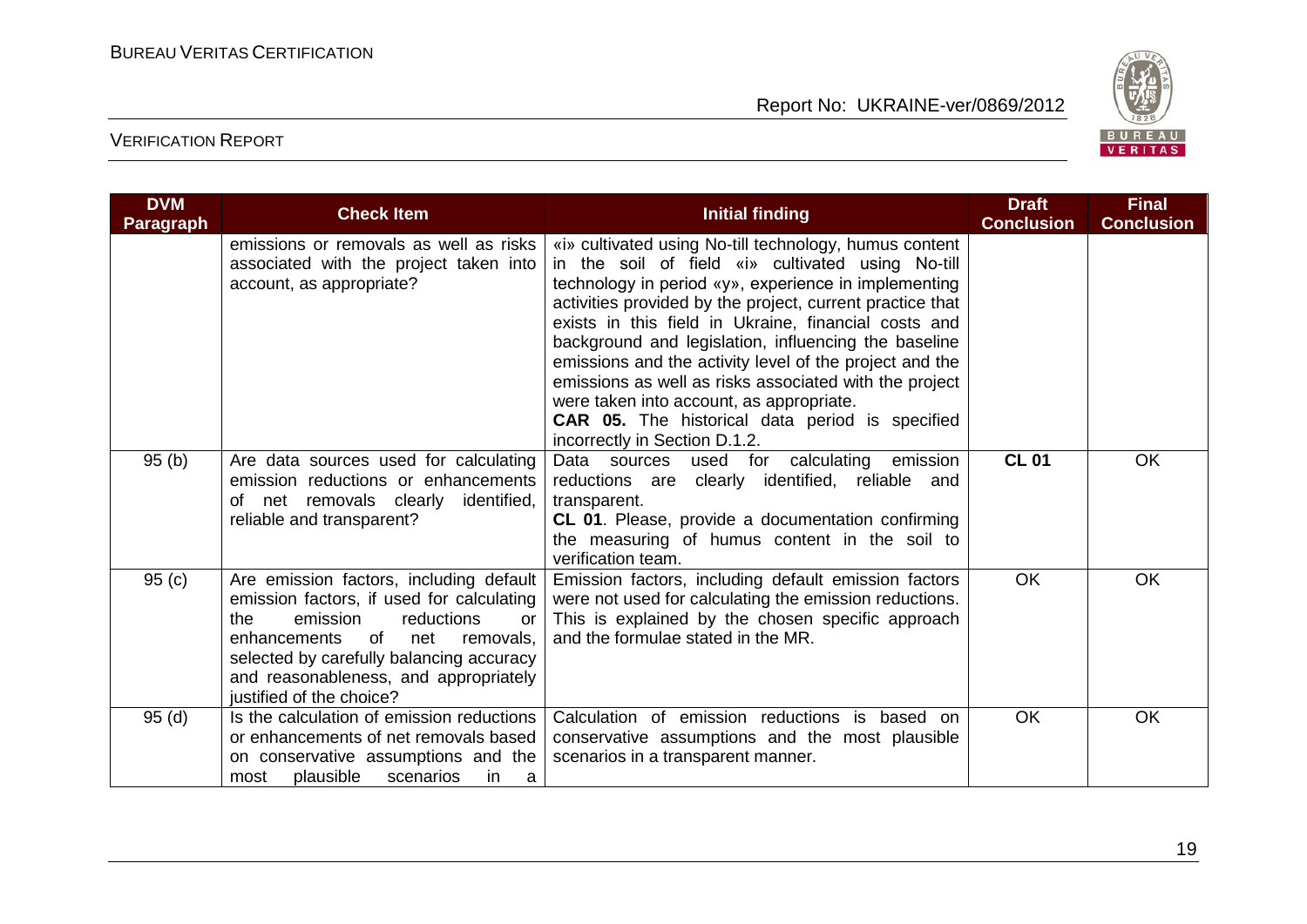

| <b>DVM</b><br><b>Paragraph</b> | <b>Check Item</b>                                                                                                                                                                                                                                                                                                                   | <b>Initial finding</b> | <b>Draft</b><br><b>Conclusion</b> | <b>Final</b><br><b>Conclusion</b> |
|--------------------------------|-------------------------------------------------------------------------------------------------------------------------------------------------------------------------------------------------------------------------------------------------------------------------------------------------------------------------------------|------------------------|-----------------------------------|-----------------------------------|
|                                | transparent manner?                                                                                                                                                                                                                                                                                                                 |                        |                                   |                                   |
|                                | Applicable to JI SSC projects only                                                                                                                                                                                                                                                                                                  |                        |                                   |                                   |
| 96                             | Is the relevant threshold to be classified<br>as JI SSC project not exceeded during<br>the monitoring period on an annual<br>average basis?<br>If the threshold is exceeded, is the<br>maximum emission reduction<br>level<br>estimated in the PDD for the JI SSC<br>project or the bundle for the monitoring<br>period determined? | Not applicable         | <b>Not</b><br>applicable          | <b>Not</b><br>applicable          |
|                                | Applicable to bundled JI SSC projects only                                                                                                                                                                                                                                                                                          |                        |                                   |                                   |
| 97 (a)                         | Has the composition of the bundle not   Not applicable<br>changed from that is stated in F-JI-<br><b>SSCBUNDLE?</b>                                                                                                                                                                                                                 |                        | <b>Not</b><br>applicable          | <b>Not</b><br>applicable          |
| 97(b)                          | If the determination was conducted on<br>the basis of an overall monitoring plan,<br>have the project participants submitted<br>a common monitoring report?                                                                                                                                                                         | Not applicable         | <b>Not</b><br>applicable          | <b>Not</b><br>applicable          |
| 98                             | If the monitoring is based on a<br>monitoring plan that provides for<br>overlapping monitoring periods, are the<br>monitoring periods per component of<br>the project clearly specified in the<br>monitoring report?<br>Do the monitoring periods not overlap<br>with those for which verifications were                            | Not applicable         | <b>Not</b><br>applicable          | <b>Not</b><br>applicable          |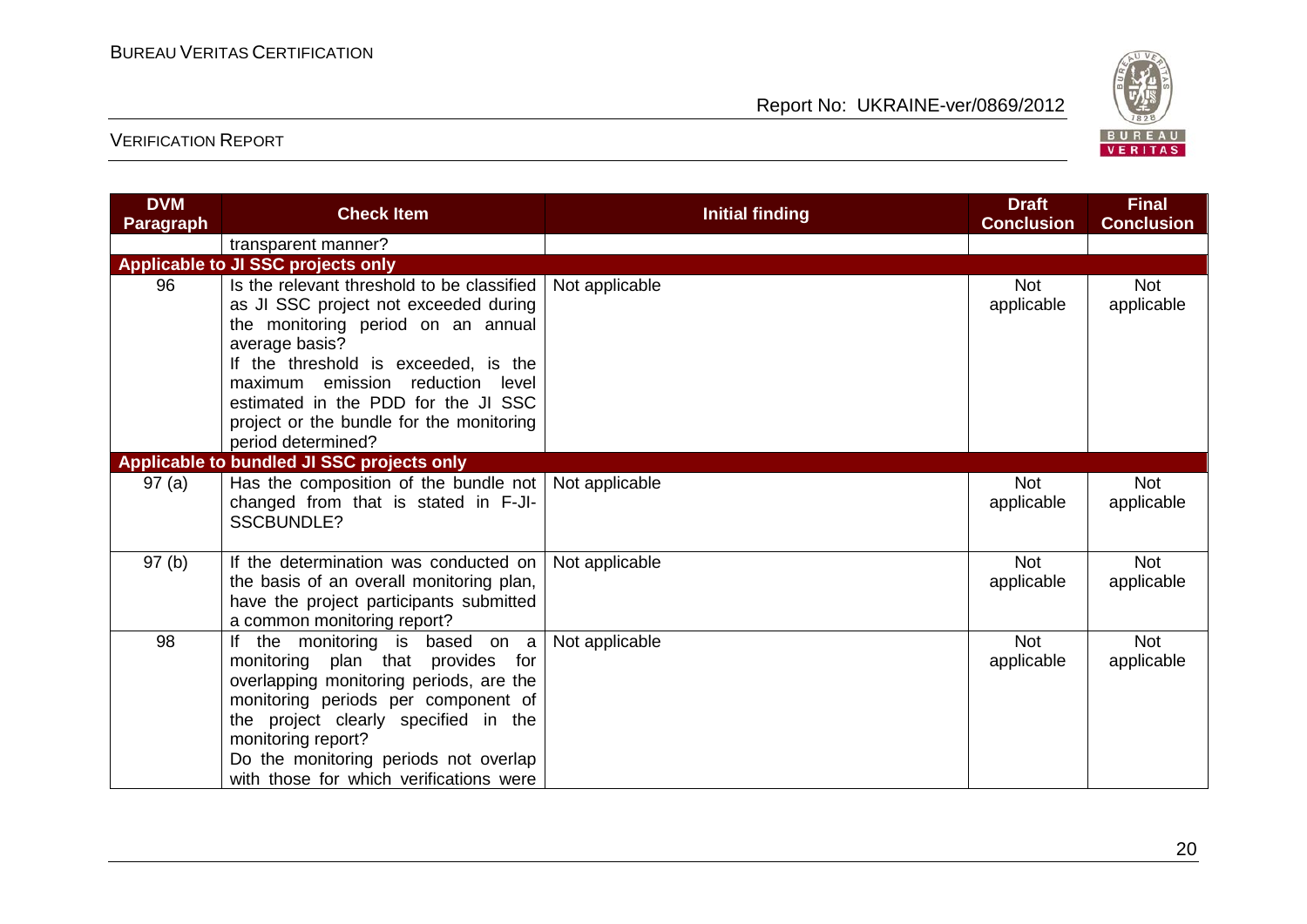

| <b>DVM</b><br><b>Paragraph</b> | <b>Check Item</b>                                                                                                                                                                                                                                                                                     | <b>Initial finding</b>                                                                                                                                                                                  | <b>Draft</b><br><b>Conclusion</b> | <b>Final</b><br><b>Conclusion</b> |
|--------------------------------|-------------------------------------------------------------------------------------------------------------------------------------------------------------------------------------------------------------------------------------------------------------------------------------------------------|---------------------------------------------------------------------------------------------------------------------------------------------------------------------------------------------------------|-----------------------------------|-----------------------------------|
|                                | already deemed final in the past?                                                                                                                                                                                                                                                                     |                                                                                                                                                                                                         |                                   |                                   |
|                                | <b>Revision of monitoring plan</b>                                                                                                                                                                                                                                                                    |                                                                                                                                                                                                         |                                   |                                   |
|                                | Applicable only if monitoring plan is revised by project participant                                                                                                                                                                                                                                  |                                                                                                                                                                                                         |                                   |                                   |
| 99(a)                          | Did the project participants provide an<br>appropriate justification for the proposed<br>revision?                                                                                                                                                                                                    | Not applicable.                                                                                                                                                                                         | <b>Not</b><br>applicable          | <b>Not</b><br>applicable          |
| 99(b)                          | Does the proposed revision improve the<br>and/or<br>applicability<br>of<br>accuracy<br>information collected compared to the<br>without<br>original<br>monitoring<br>plan<br>changing conformity with the relevant<br>rules<br>regulations<br>for<br>and<br>the<br>establishment of monitoring plans? | Not applicable                                                                                                                                                                                          | <b>Not</b><br>applicable          | <b>Not</b><br>applicable          |
| Data management                |                                                                                                                                                                                                                                                                                                       |                                                                                                                                                                                                         |                                   |                                   |
| 101 $(a)$                      | Is the implementation of data collection<br>procedures in accordance with the<br>monitoring plan, including the quality<br>control<br>quality<br>and<br>assurance<br>procedures?                                                                                                                      | The implementation of data collection procedures,<br>including the quality control and quality assurance<br>procedures, is in accordance with the monitoring<br>plan.                                   | <b>OK</b>                         | <b>OK</b>                         |
| 101(b)                         | Is the function<br>of<br>the<br>monitoring<br>equipment, including<br>its<br>calibration<br>status, is in order?                                                                                                                                                                                      | The function of the monitoring equipment, including<br>its calibration status, is in order.<br>CL 02. Please, provide the verification team with the<br>documents relating to crop areas of enterprise. | <b>CL 02</b>                      | <b>OK</b>                         |
| 101 (c)                        | Are the evidence and records used for<br>the monitoring maintained in a traceable<br>manner?                                                                                                                                                                                                          | The evidence and records used for the monitoring are<br>maintained in a traceable manner.<br>CAR 06. Please, provide information relating to<br>storage of data necessary for the monitoring.           | <b>CAR 06</b>                     | <b>OK</b>                         |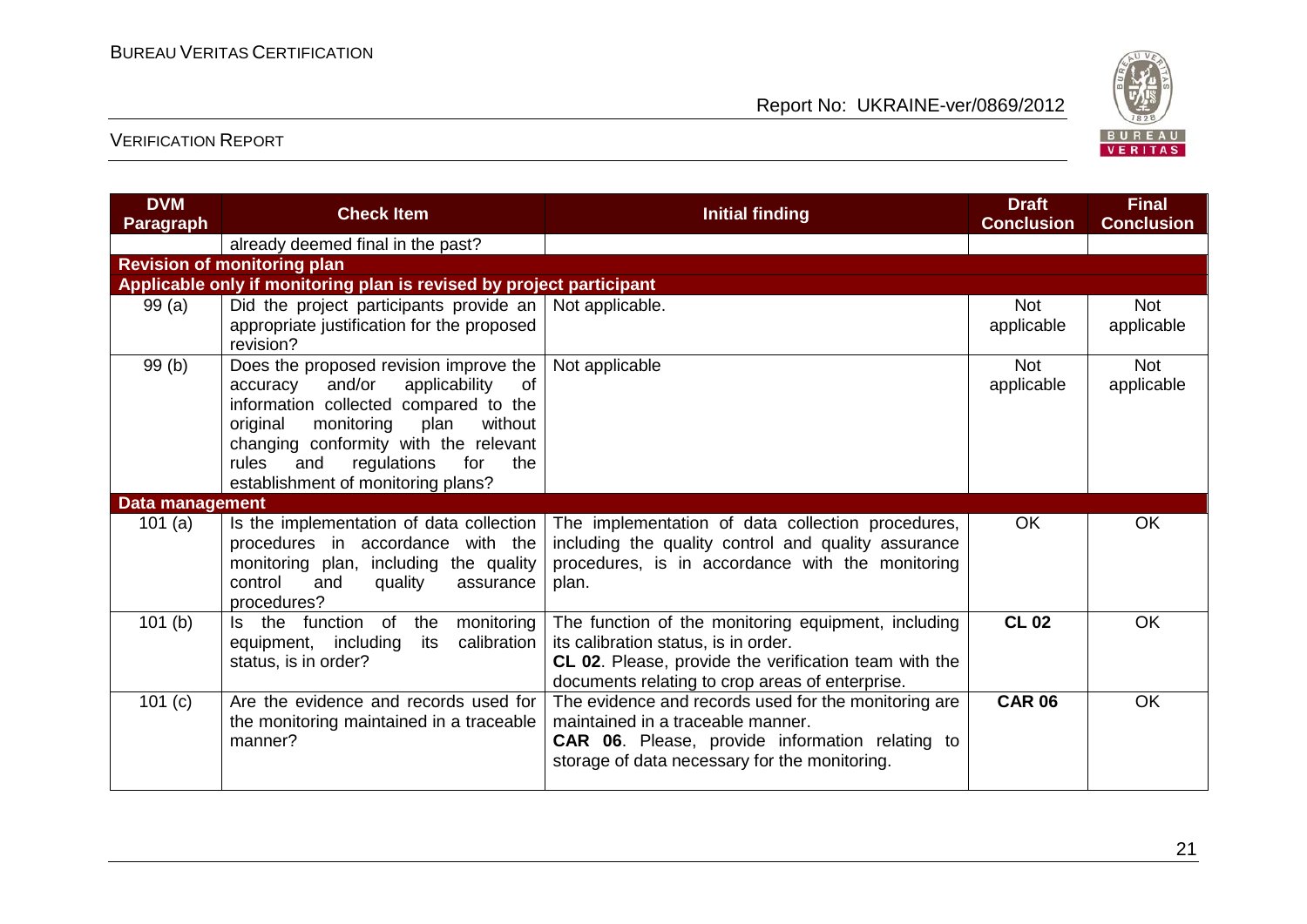

| <b>DVM</b><br><b>Paragraph</b> | <b>Check Item</b>                                                                                                                                           | <b>Initial finding</b>                                                                                                                                                                                                                                                                    | <b>Draft</b><br><b>Conclusion</b> | <b>Final</b><br><b>Conclusion</b> |
|--------------------------------|-------------------------------------------------------------------------------------------------------------------------------------------------------------|-------------------------------------------------------------------------------------------------------------------------------------------------------------------------------------------------------------------------------------------------------------------------------------------|-----------------------------------|-----------------------------------|
| $101$ (d)                      | Is the data collection and management<br>system for the project in accordance<br>with the monitoring plan?                                                  | The data collection and management system for the<br>project is in accordance with the monitoring plan. The<br>verification team confirms the effectiveness of the<br>existing management and operating systems and<br>considers them suitable for reliable monitoring of the<br>project. | OK.                               | <b>OK</b>                         |
|                                | Verification regarding programs of activities (additional elements for assessment)                                                                          |                                                                                                                                                                                                                                                                                           |                                   |                                   |
| 102                            | Is any JPA that has not been added to $\vert$ Not applicable<br>the JI PoA not verified?                                                                    |                                                                                                                                                                                                                                                                                           | <b>Not</b><br>applicable          | <b>Not</b><br>applicable          |
| 103                            | the verification based<br>the<br>ls.<br>on<br>monitoring reports of all JPAs to be<br>verified?                                                             | Not applicable                                                                                                                                                                                                                                                                            | <b>Not</b><br>applicable          | <b>Not</b><br>applicable          |
| 103                            | verification ensure<br>Does the<br>the<br>accuracy and conservativeness of the<br>emission reductions or enhancements<br>of removals generated by each JPA? | Not applicable                                                                                                                                                                                                                                                                            | <b>Not</b><br>applicable          | <b>Not</b><br>applicable          |
| 104                            | Does the monitoring period not overlap<br>with previous monitoring periods?                                                                                 | Not applicable                                                                                                                                                                                                                                                                            | <b>Not</b><br>applicable          | <b>Not</b><br>applicable          |
| 105                            | If the AIE learns of an erroneously<br>included JPA, has the AIE informed the<br>JISC of its findings in writing?                                           | Not applicable                                                                                                                                                                                                                                                                            | <b>Not</b><br>applicable          | <b>Not</b><br>applicable          |
|                                | Applicable to sample-based approach only                                                                                                                    |                                                                                                                                                                                                                                                                                           |                                   |                                   |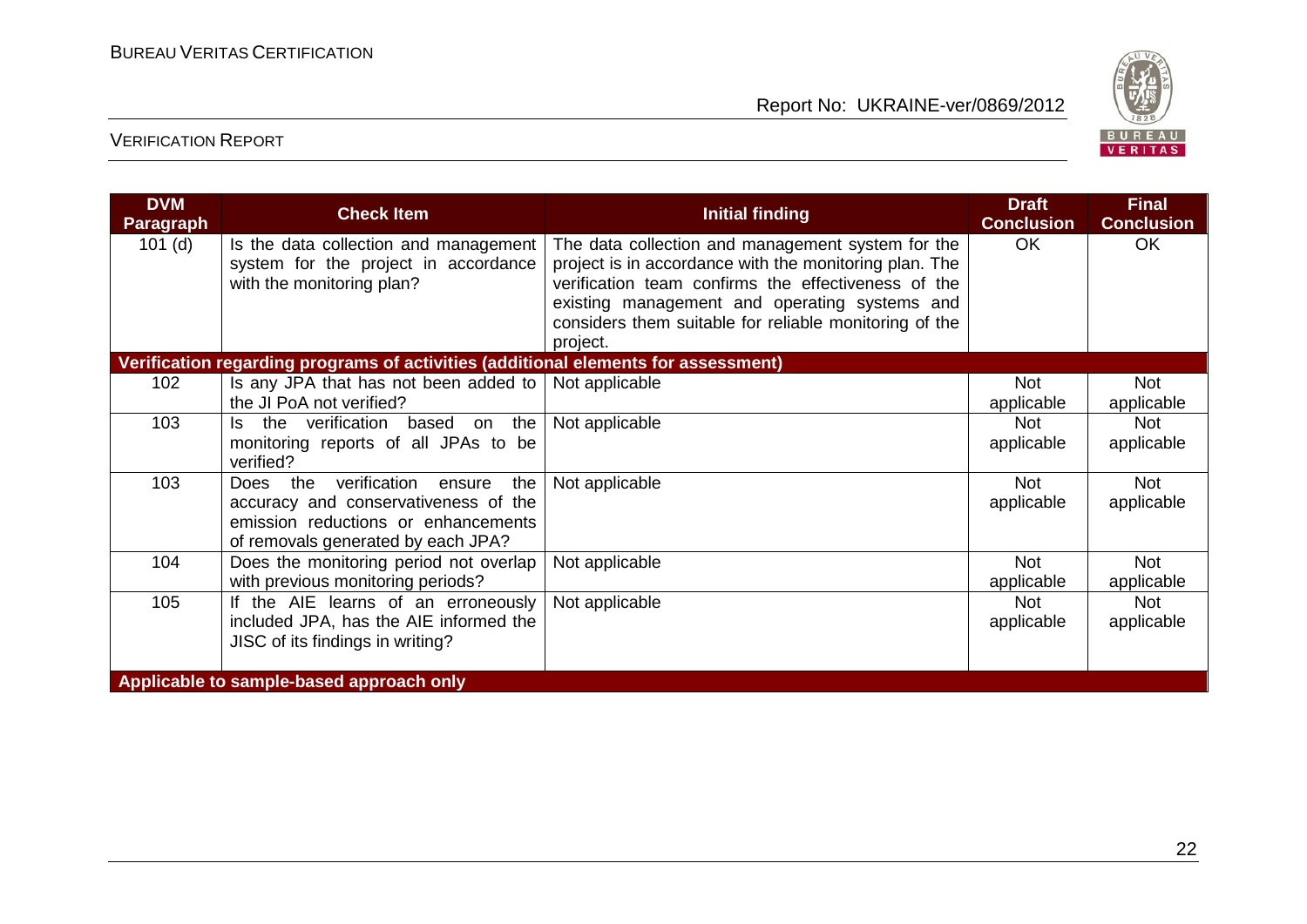

| <b>DVM</b>       | <b>Check Item</b>                                                        | <b>Initial finding</b> | <b>Draft</b>      | <b>Final</b>      |
|------------------|--------------------------------------------------------------------------|------------------------|-------------------|-------------------|
| <b>Paragraph</b> |                                                                          |                        | <b>Conclusion</b> | <b>Conclusion</b> |
| 106              | Does the sampling plan prepared by the                                   | Not applicable         | <b>Not</b>        | <b>Not</b>        |
|                  | AIE:                                                                     |                        | applicable        | applicable        |
|                  | (a) Describe its sample selection, taking                                |                        |                   |                   |
|                  | into                                                                     |                        |                   |                   |
|                  | account that:                                                            |                        |                   |                   |
|                  | (i) For each verification that uses a                                    |                        |                   |                   |
|                  | sample-based approach, the sample                                        |                        |                   |                   |
|                  | selection<br>shall<br>be<br>sufficiently                                 |                        |                   |                   |
|                  | representative of the JPAs in the JI                                     |                        |                   |                   |
|                  | PoA such extrapolation to all JPAs                                       |                        |                   |                   |
|                  | identified for that verification is                                      |                        |                   |                   |
|                  | reasonable, taking into account                                          |                        |                   |                   |
|                  | differences among the characteristics                                    |                        |                   |                   |
|                  | of JPAs, such as:                                                        |                        |                   |                   |
|                  | - The types of JPAs;                                                     |                        |                   |                   |
|                  | - The complexity of the applicable<br>technologies and/or measures used; |                        |                   |                   |
|                  | - The geographical location of each                                      |                        |                   |                   |
|                  | JPA;                                                                     |                        |                   |                   |
|                  | - The amounts of expected emission                                       |                        |                   |                   |
|                  | reductions of the JPAs being verified;                                   |                        |                   |                   |
|                  | - The number of JPAs for which                                           |                        |                   |                   |
|                  | emission<br>reductions are<br>being                                      |                        |                   |                   |
|                  | verified;                                                                |                        |                   |                   |
|                  | - The length of monitoring periods of                                    |                        |                   |                   |
|                  | the JPAs being verified; and                                             |                        |                   |                   |
|                  | - The samples selected for prior                                         |                        |                   |                   |
|                  | verifications, if any?                                                   |                        |                   |                   |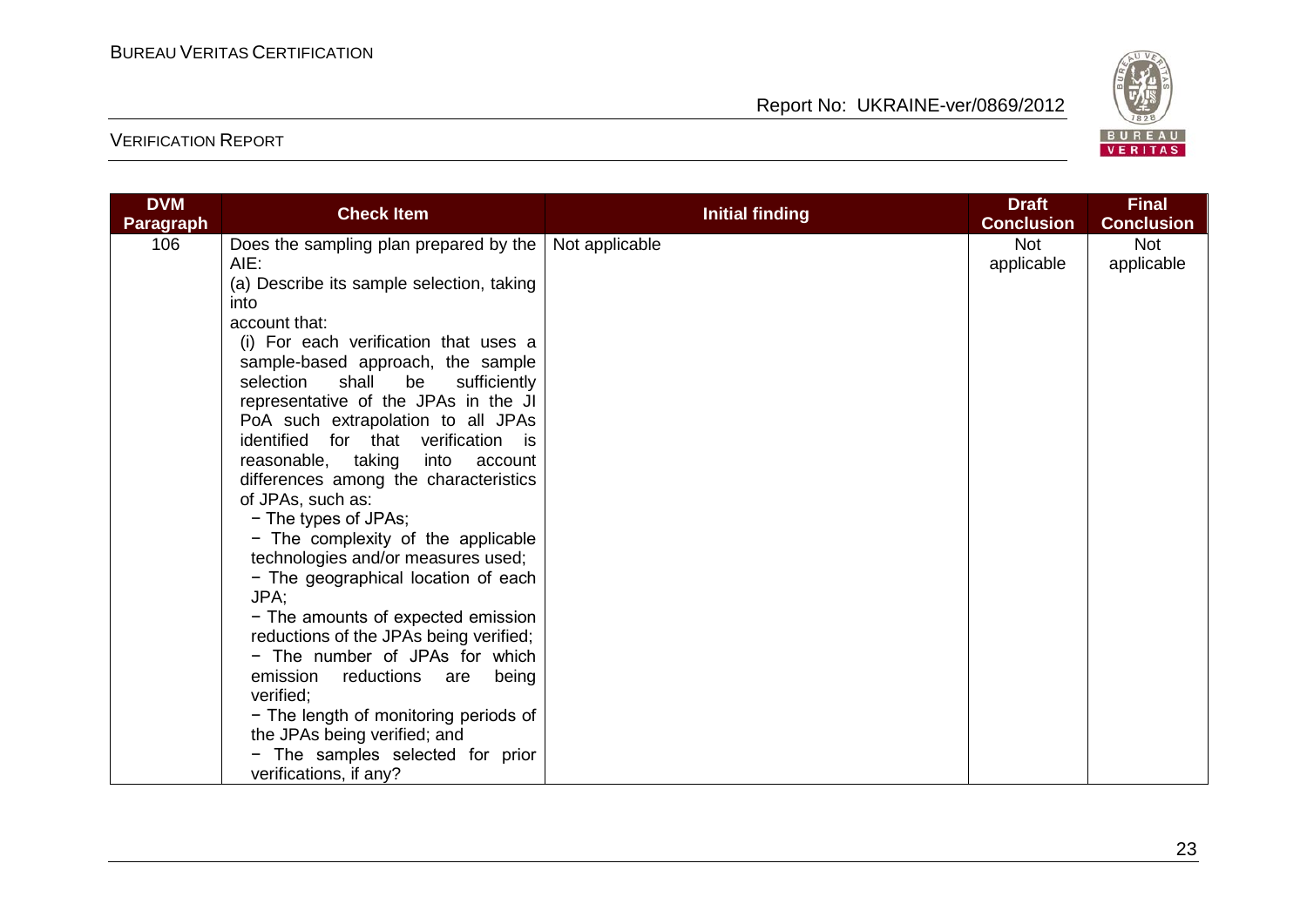

| <b>DVM</b><br><b>Paragraph</b> | <b>Check Item</b>                                                                                                                                                                                                                                                                                                                                                                                               | <b>Initial finding</b> | <b>Draft</b><br><b>Conclusion</b> | <b>Final</b><br><b>Conclusion</b> |
|--------------------------------|-----------------------------------------------------------------------------------------------------------------------------------------------------------------------------------------------------------------------------------------------------------------------------------------------------------------------------------------------------------------------------------------------------------------|------------------------|-----------------------------------|-----------------------------------|
| 107                            | ls l<br>the sampling plan ready for<br>publication through the secretariat along<br>with the verification report<br>and<br>supporting documentation?                                                                                                                                                                                                                                                            | Not applicable         | Not<br>applicable                 | Not<br>applicable                 |
| 108                            | Has the AIE made site inspections of at $\vert$ Not applicable<br>least the square root of the number of<br>total JPAs, rounded to the upper whole<br>number? If the AIE makes no site<br>inspections or fewer site inspections<br>than the square root of the number of<br>total JPAs, rounded to the upper whole<br>number, then does the AIE provide a<br>reasonable<br>explanation<br>and<br>justification? |                        | <b>Not</b><br>applicable          | <b>Not</b><br>applicable          |
| 109                            | Is the sampling plan available for<br>submission to the secretariat for the<br>JISC's ex ante assessment? (Optional)                                                                                                                                                                                                                                                                                            | Not applicable         | Not<br>applicable                 | <b>Not</b><br>applicable          |
| 110                            | If the AIE learns of a fraudulently<br>included JPA, a fraudulently monitored<br>JPA or an inflated number of emission<br>reductions claimed in a JI PoA, has the<br>AIE informed the JISC of the fraud in<br>writing?                                                                                                                                                                                          | Not applicable         | <b>Not</b><br>applicable          | <b>Not</b><br>applicable          |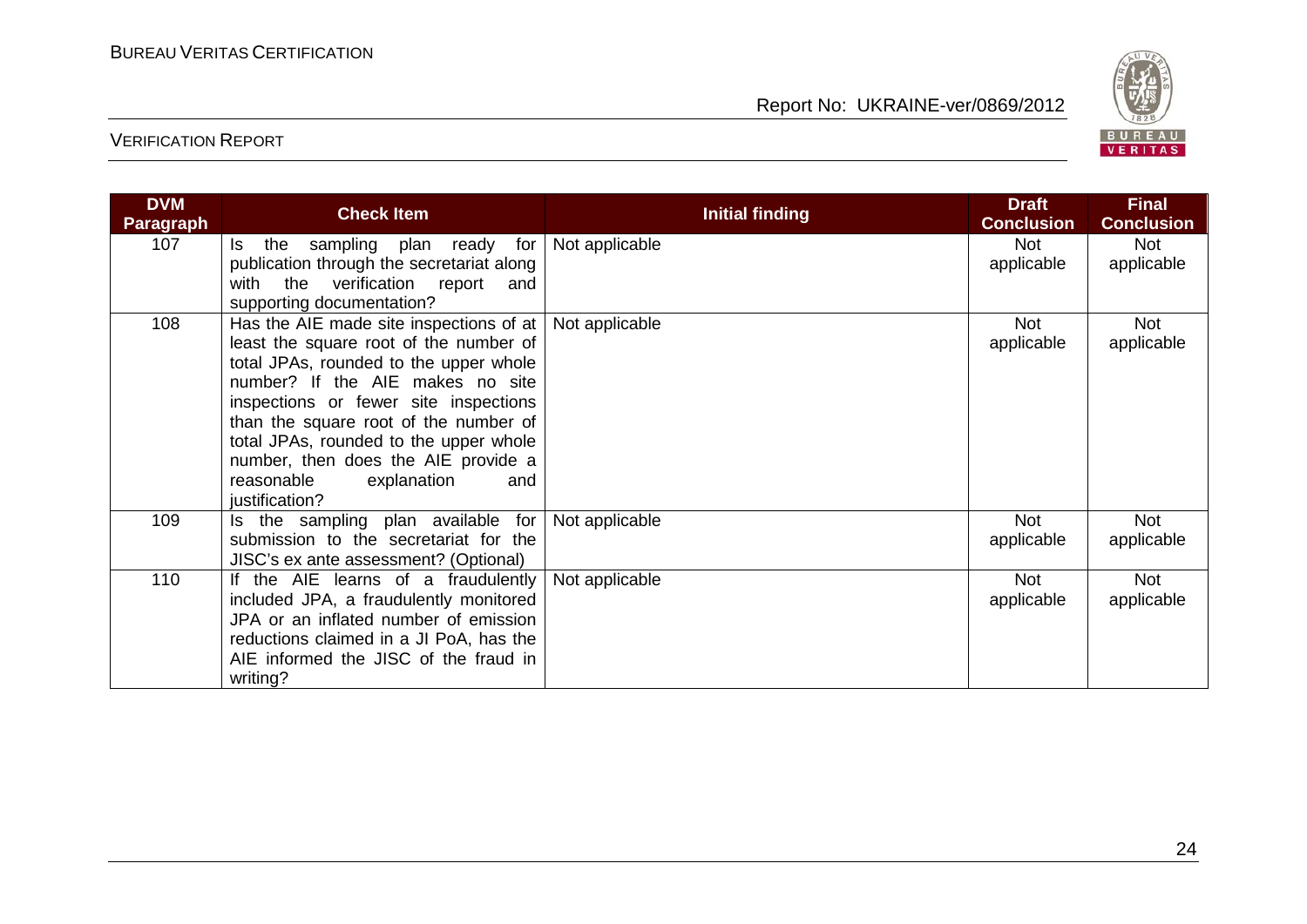

## VERIFICATION REPORT

# **Table 2. Resolution of Corrective Action and Clarification Requests**

| Draft report clarifications and corrective<br>action requests by verification team                                                   | Ref. to<br>checklist<br>question in<br>table 1 | Summary of project participant<br>response                                                                                                                                | <b>Verification team conclusion</b>                        |
|--------------------------------------------------------------------------------------------------------------------------------------|------------------------------------------------|---------------------------------------------------------------------------------------------------------------------------------------------------------------------------|------------------------------------------------------------|
| <b>CAR 01.</b> The name of the project specified in<br>MR doesn't meet The LOA.                                                      | 90                                             | The name of the project is "Reduction of<br>greenhouse gas<br>emissions<br>by<br>application of No-till technology at<br>Private Joint Stock Company "Rise-<br>Maksymko"/ | The issue is closed as necessary<br>corrections were made. |
| CAR 02. In Section A.2. of MR mistakenly<br>noted that letter of approval granted by the<br>Government of Switzerland.               | 90                                             | The project received approval<br>from<br>Estonia, country participant (Letter of<br>Approval, issued by the Ministry of the<br>Environment of Estonia).                   | The issue is closed as necessary<br>corrections were made. |
| <b>CAR 03.</b> In Section A.3. of the MR the year<br>when the farm began to use No-till<br>technology for crop growing is incorrect. | 92                                             | In 2005 the Farm started to grow crops<br>applying No-till technology.                                                                                                    | The issue is closed as necessary<br>corrections were made. |
| <b>CAR 04.</b> The amount of hectares of project<br>lands is incorrect in Table 2 of the MR.                                         | 93                                             | The Table 2 is redone. See MR version<br>02.                                                                                                                              | The issue is closed as necessary<br>corrections were made. |
| <b>CAR 05.</b> The historical data period is specified<br>incorrectly in Section D.1.2.                                              | 95(a)                                          | The content of humus in the soil in the<br>baseline<br>scenario is calculated using<br>historical data over a five-year period.                                           | The issue is closed as necessary<br>corrections were made. |